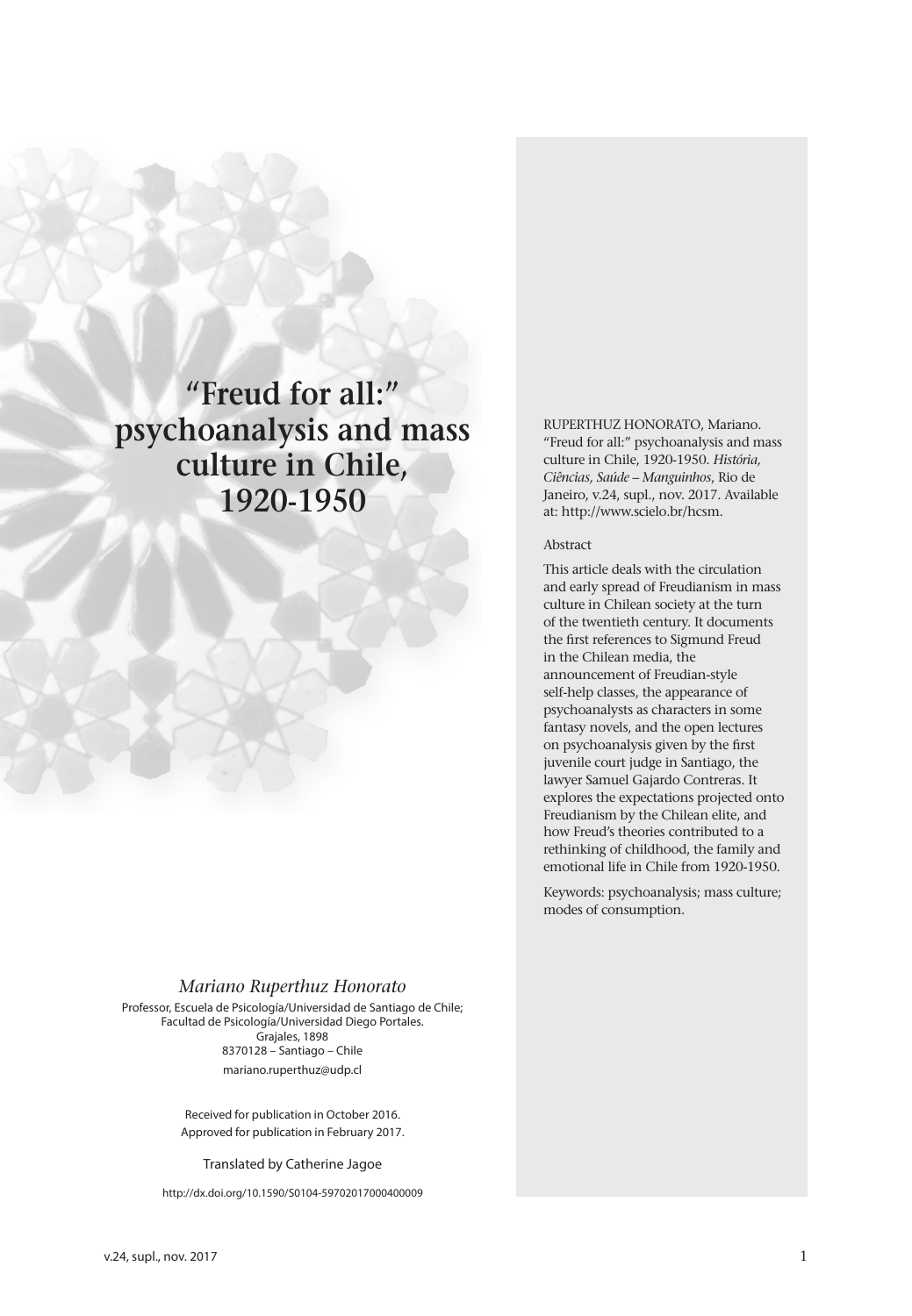This article is part of a broader research project aimed at reconstructing the process of "psychologization" that occurred in Chilean society in the first half of the twentieth century, a project that explores new ways of investigating the reception, circulation and especially the implantation of "psy knowledges" in different parts of Chilean society. Here I will focus in particular on the circulation of Freudian psychological ideas in mass culture in Chile, arguing that they transformed the vision and representations both of subjects in regard to themselves and of various phenomena that began to be explained in a "Freudian" way. This approach aims to go further than historiographical traditions, which have centered exclusively on the institutional life (Davanzo, 1993; Casaula, Coloma, Jordán, 1991; Gomberoff, 1990; Arrué, 1991; Núñez, 1981) of what Freud (1914) himself defined as the "psychoanalytic movement," and have treated the founding of official societies or the creation of different schools of psychology as the only historiographical referents.

"Psychologization," however, implies a process in which "psy knowledges" – meaning the set of knowledges that refer to psychological or mental issues, made up of psychology, psychiatry and psychoanalysis (Dagfal, 2009; Rose, 1996) – became part of the public world, "forming, organizing, disseminating, and implementing truths about persons" (Rose, 1996, p.59). A discussion of this topic calls into question the definition of "culture" and the assumptions traditionally used to reconstruct Freudian thought in Chile. Historically, such studies have focused on what we might call "high culture," the actions of the intellectual elite, who established the psychoanalytic canon and determined who legitimately belonged to "official" history. To paraphrase Thomas Glick (jan.-jun. 1999), the misnamed "precursors" to the official history of psychoanalysis would also be "vilified" as incapable of creating a "true" Freudian practice.

However, if we take a broader look at these concepts, the history of so-called "psy knowledges" shows that they spread well beyond official institutional circuits to saturate what is termed "mass culture." While the problematic nature of these concepts must be acknowledged, it is worth pointing out, as Martín (2011) has done, that mass culture began emerging in the late nineteenth and early twentieth century, thanks to the increasing industrialization of the system of production, the role of new, liberal political institutions and the effect of the media, all of which generated a set of dominant cultural discourses, objects and cultural practices actively directed at different social groups.

Thus, in Chile it is possible to identify how psy knowledges were received and used, gaining respectability and generating social expectations regarding their application. One example of this can be found in the remarks of the renowned journalist Joaquín Edwards Bello – who won the National Prize both for Literature (1943) and for Journalism (1953) – in his column in the daily paper *La Nación* on March 19, 1936, titled "How to combat the terrible decline in our character?" He claimed that

> Education in popular psychology holds the elements necessary to our future health, happiness and success. [And here he adds the examples of Japan, Britain and the USA]. In our country we need this type of study because of the noticeable decline in the national character, which is due to racial conditions, living conditions, and primarily to the lack of teachers of deep, internal optimism (Edwards Bello, 2014, p.24).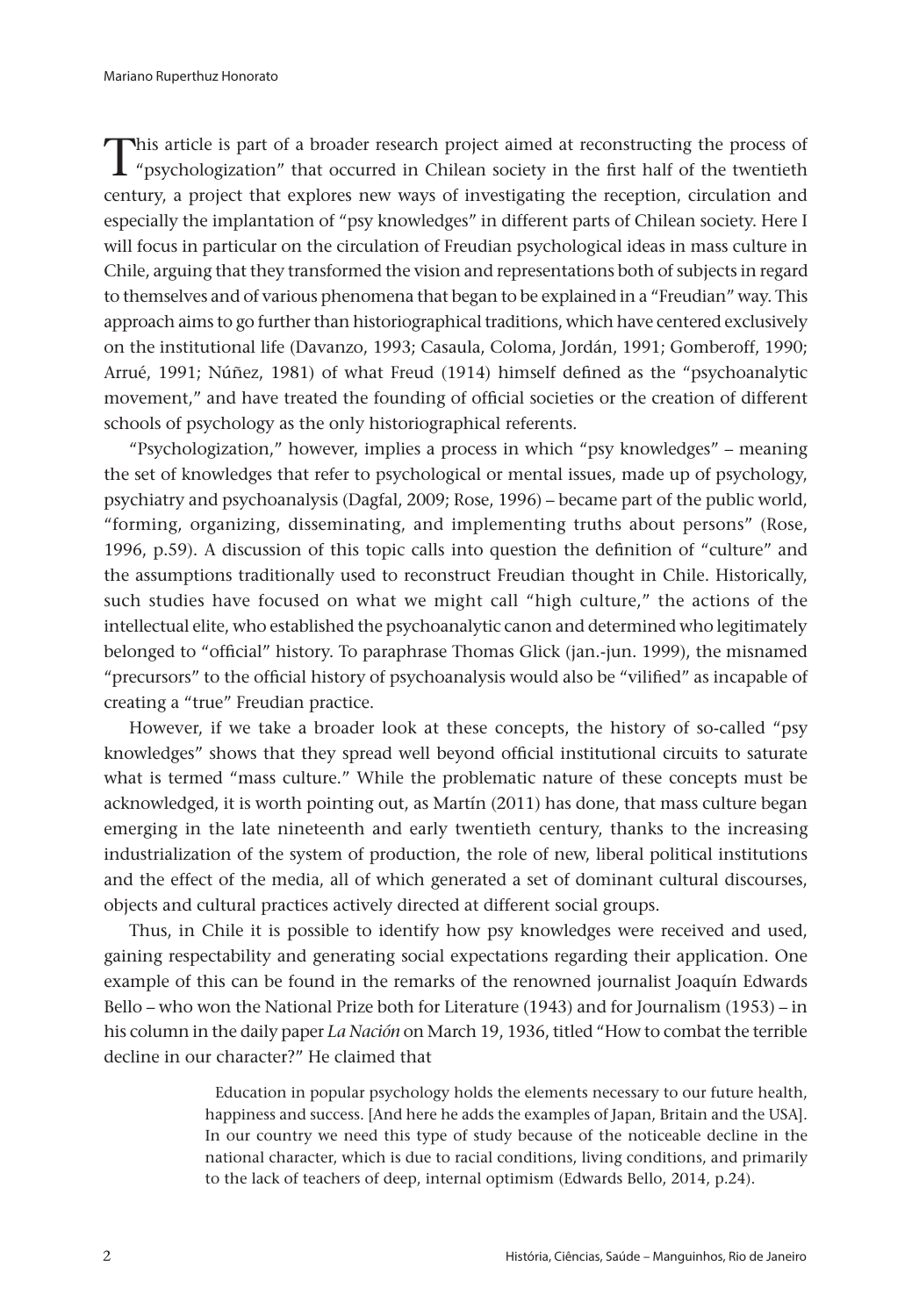Two years earlier, Edwards Bello (2014, p.24) had published a column entitled "The Freudians," in which he describes the spread of psychoanalytic ideas, at least in the city of Santiago:

> A few days ago, I was walking down the Alameda when I saw a crowd pouring out of the university. Or rather, I saw a crowd dispersing from the doors: it included girls, youths, and ladies from all classes of society, but was dominated by the middle class. I couldn't restrain my curiosity and asked one of the people leaving what was going on, and was told that it was a lecture on psychoanalysis.

In this analytic framework, it is clear that several of the agents that helped usher psychoanalysis into Chile could be described socially under the heading "Freudian," and were recruited thanks to a variety of strategies and actions. Studies such as those of Edith Kurzweil (1989) and Hugo Vezzetti (1996) have shown the wide number of international and local circuits for spreading Freud's theories and examined how they gained followers in various areas of the societies that became affiliated with Freudian genealogy. Thus, for example, in Chile, besides Freudian psychiatrists there were also social medicine doctors, professors, writers, journalists and even a few politicians who were interested in Freud's ideas. This, I would argue, shows that the reception of psychoanalysis in Chile was a multilayered phenomenon with different penetration speeds, involving different kinds of agents. The same can be said of countries like Brazil (Russo, 2002) and Argentina (Vezzetti, 1989, 1996; Plotkin, 2003; Plotkin, Damousi, 2009), where the penetration of Freudian ideas was of paradigmatic density, generating its own processes of reception and adaptation to local issues and readings. This makes it possible to argue that there was a pattern for the reception of psychoanalysis across Latin America that was facilitated by the particular conditions in each area where it was introduced.

In terms of background context, the central reference point of the period under examination (1920-1950) is the birth of Chilean welfare state, which, though riddled with contradictions, began organizing social welfare programs in a more consistent way. Thus, as Rodrigo De Castro (2015) has shown, Chile in the 1920s saw a series of social reforms, the birth of new political projects, and the overhaul of institutions in order to improve living conditions in the country, where "psy knowledges" were seen as belonging within a set of knowledges aimed at supporting desires for modernity and progress. It could also be argued that this period saw the birth of a large number of "revisionist" cultural productions that identified and stressed the need to do something for the rest of the population, who were living and dying unseen. Chileans were threatened by problems like urban poverty, crime, insanity and what were known as the "socially significant diseases" (syphilis and gonorrhea), affecting the sexual sphere, and there was an urgent need for action. The scientific worldview espoused the theory of degeneration – which argued that the origin of these problems was exclusively hereditary in nature – and eugenics, models that were largely deterministic. For example, Lombroso and Ferri's criminology, which was widely accepted in Chile, advocated the use of sterilization and imprisonment to prevent criminals from reproducing (Ruperthuz, Sánchez, 2015). There was talk of strengthening the "Chilean race," at a time when most social and cultural productions were marked by strong nationalist rhetoric (Cid, San Francisco, 2010).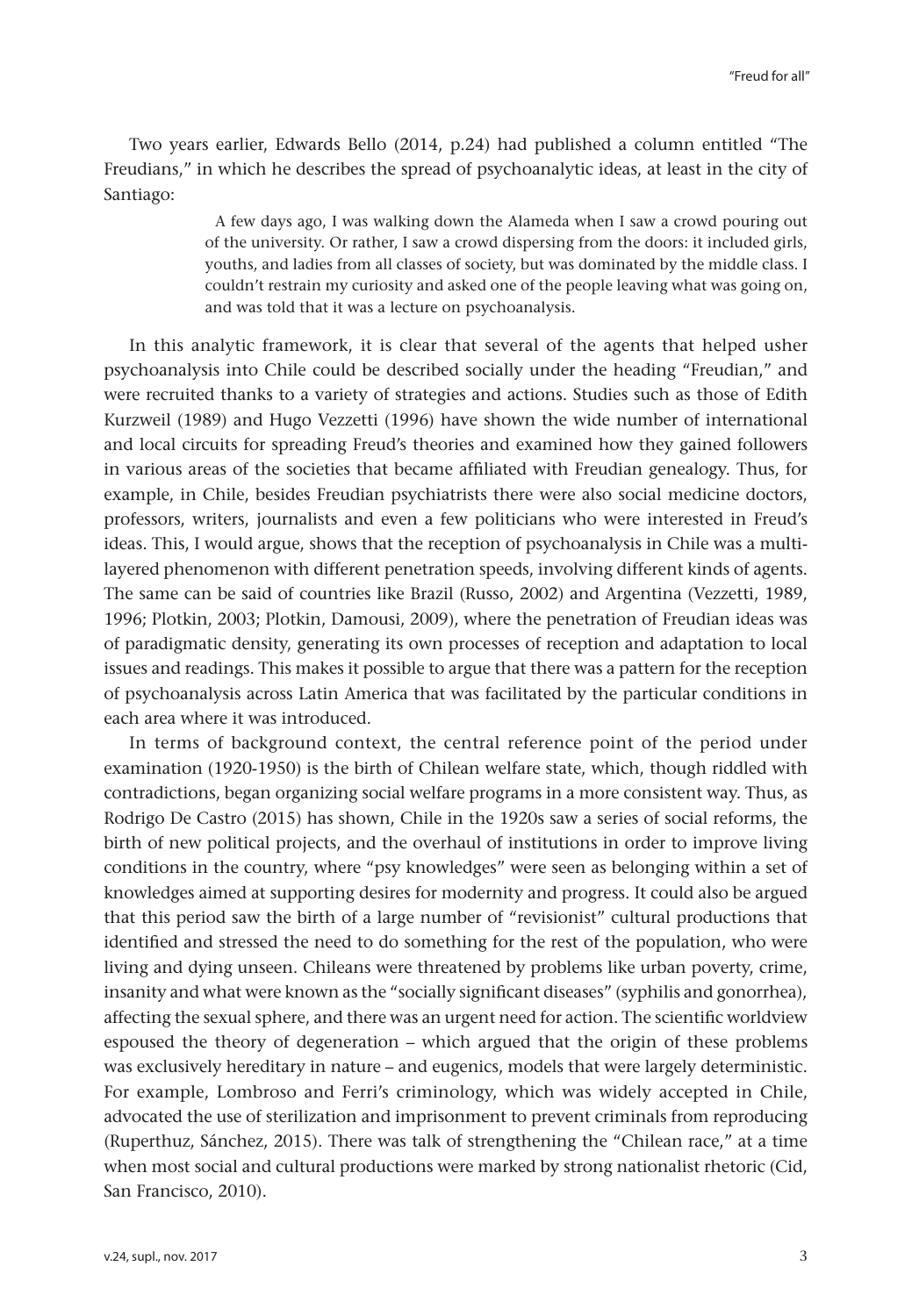Within this framework, a series of earlier works (Ruperthuz, 2016, 2015, 2014a, 2014b, 2014c, 2014d, 2012; Vetö, 2013) have succeeded in generating the receptiveness and sensibility necessary to broaden the field under consideration and begin analyzing the relationship between Freud's ideas and the different sectors of national life, since Freudianism was presented as compatible with a vision of the country and a national political project. Thus, type of historical reconstruction I propose focuses on the relations between scientific knowledge – to which psychoanalytic knowledge was presented as belonging, which gave it more authority – and the rest of Chilean society. It is clear that from the early twentieth century on, the penetration of psychoanalysis into the different societies in which it was present substantially redefined the way that individuals thought about themselves and how they acted in light of its principles.

This approach is fruitful because it helps us understand how psychoanalysis – and also its founder – were presented and represented to the Chilean public in such a way as to become obligatory referents. In order to do so, we have to think of psychoanalysis as a transnational system of ideas and beliefs (Plotkin, 2003), bearing in mind that it arrived in the various countries via different intellectual routes, which allowed it to penetrate different fields of the national environment. From there, we can see that psychoanalysis "overran" the bounds of intellectual circles to permeate individuals' daily life to a striking degree. Eva Illouz (2010) y Nikolas Rose (1996) have done crucial studies showing how human beings base their existence on images, values, beliefs and norms that often come from psychology as a scientific field; these guide individuals' actions and above all provide them with explanations about themselves, assigning meaning to their actions and managing their relations with other people.

While each of these topics would require detailed research, they are part of a series of preliminary results that help map the early link between Freudian thought and the general public in Chile, as well as the various forms it took and the various agents involved in its transmission. Thus, this article will demonstrate that Freud was a well-known figure in Chilean society from the mid-twentieth century on. It examines correspondence courses offering "sessions" to overcome a broad range of psychic complaints; the attempts of a juvenile court judge, Samuel Gajardo Contreras, to democratize the teaching of psychoanalysis under the slogan "Any Chilean can be a psychoanalyst;" and the appearance of psychoanalysts as characters in fantasy novels by Chilean authors Juan Marín and Samuel Gajardo himself. I want to stress, too, how these materials illustrate the experiences – and suffering – associated with modernity, which affected subjectivity, making people's lives increasingly rushed, with more demands and anxieties. In this sense, psychoanalysis appeared as a remedy to help deal with the accelerating pace of life in the city at the beginning of the twentieth century in Chile.

# **Freud as a public figure in Chile from the turn of the twentieth century on: the interest in "scientific sexuality"**

For Chilean psychoanalysts, the "official" history of psychoanalysis in the country begins recently, with the founding of the Chilean Psychoanalytic Association (Asociación Psicoanalítica Chilena, APCH) in 1949, under the leadership of Fernando Allende Navarro (1890-1981) and Ignacio Matte Blanco (1908-1995), both of whom were trained according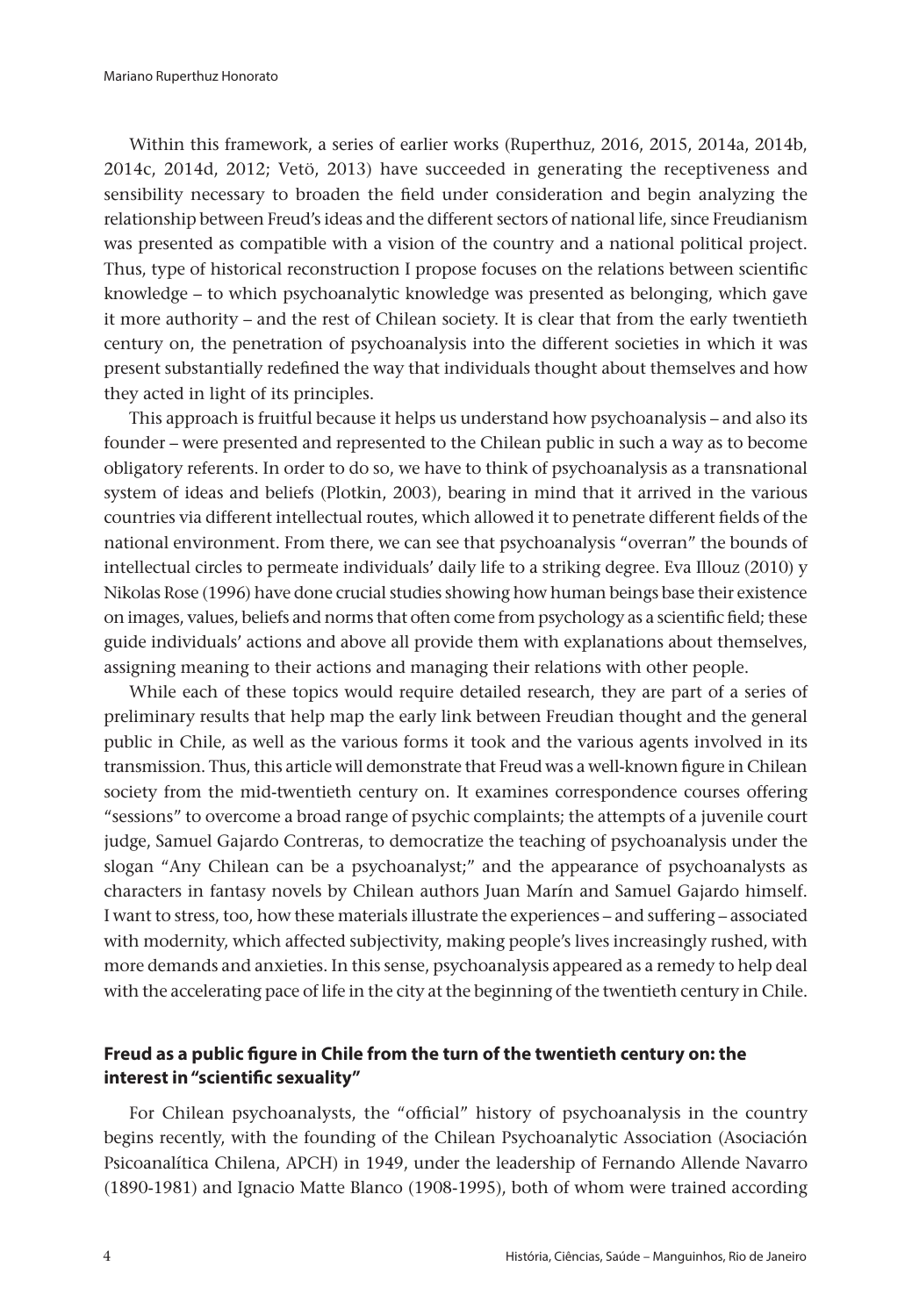to the International Psychoanalytical Association's (IPA) guidelines. Anything prior to that is considered "prehistory," a general category that includes experiences and personalities usually overshadowed because they do not match expectations for a true psychoanalyst.

Nevertheless, news about Freud and psychoanalysis began arriving in Chile long before the period identified by psychoanalysts. Specifically, Chilean newspapers were already talking about psychoanalysis at the start of the twentieth century. The earliest reference I was able to find is an indirect one in a work by Bernardo Subercaseaux, *A history of ideas in Chile* (*Historia de las ideas en Chile,* 1997). Subercaseaux mentions a book critic who published under the pseudonym Bedel, who wrote a 1915 review of a book of short stories by Mariano Latorre titled *The psychoanalysis of Mariano Latorre (Psicoanálisis de Mariano Latorre*). The text clearly refers to the link between Latorre's text and his life, comparing psychoanalytic investigation to an intimate examination of people's lives. Freud's construction as a public figure in Chile included an interesting process of symbolic capitalization, so as to present him to the public as a specialist on sexuality.

This was detected by the Chilean psychologist and author Benjamin Subercaseux (1927, p.9), who gave a series of lectures from March-June 1927 on the psychological theories of Pierre Janet at the Chilean Scientific Society (Sociedad Científica de Chile), in which he made the following remarks:

> Some years ago, Freud stirred public curiosity, and the word 'Psychology' was bandied about, without anyone really knowing what was meant by it. Clearly the topic interested people, above all because there was a lot of casual talk about sexual life. But to begin with, Freud is complex and dangerous, because although his ramblings belong to an intellectual monument of our century, namely his Psychoanalysis, they do not provide the clarity of exposition nor the confidence in interpretation that is necessary for those who are starting out in Psychology. Thus all those pseudo-psychologists got royally bored of the Vienna School and its leader, abandoning Psychoanalysis and with it, the whole of Psychology.

The dismissal of Freudianism by this Chilean disciple of Janet stemmed in fact from the sexual emphasis in Freudian theory. We must not forget that sexuality – or rather accusations of pansexualism (Roudinesco, 2015) – were the most common feature of critiques of psychoanalysis. Chilean psychiatry and psychology were very influenced by French medical intellectuals, who rejected Freud because they considered his psychological explanation, in which sexuality was seen as an essential factor in life, too rudimentary a formulation.

Nevertheless, interest in Freud on the part of the general public in Chile lay precisely in the possibility of talking openly – and learning – about sexuality, beyond the terrain of professional discussions and ecclesiastical strictures. An example of this is the back cover of the Chilean edition of Freud's work *The question of lay analysis* (*Análisis profano*), published in 1936, which posed the following question:

> Is the domain of psychoanalysis reserved exclusively for doctors? Or can it also be penetrated by laymen? The lay person is not forbidden to enter these areas ... [;] although, in general, only university graduates may practice medicine, an exception should be made in regards to psychoanalysis.

And the writer adds: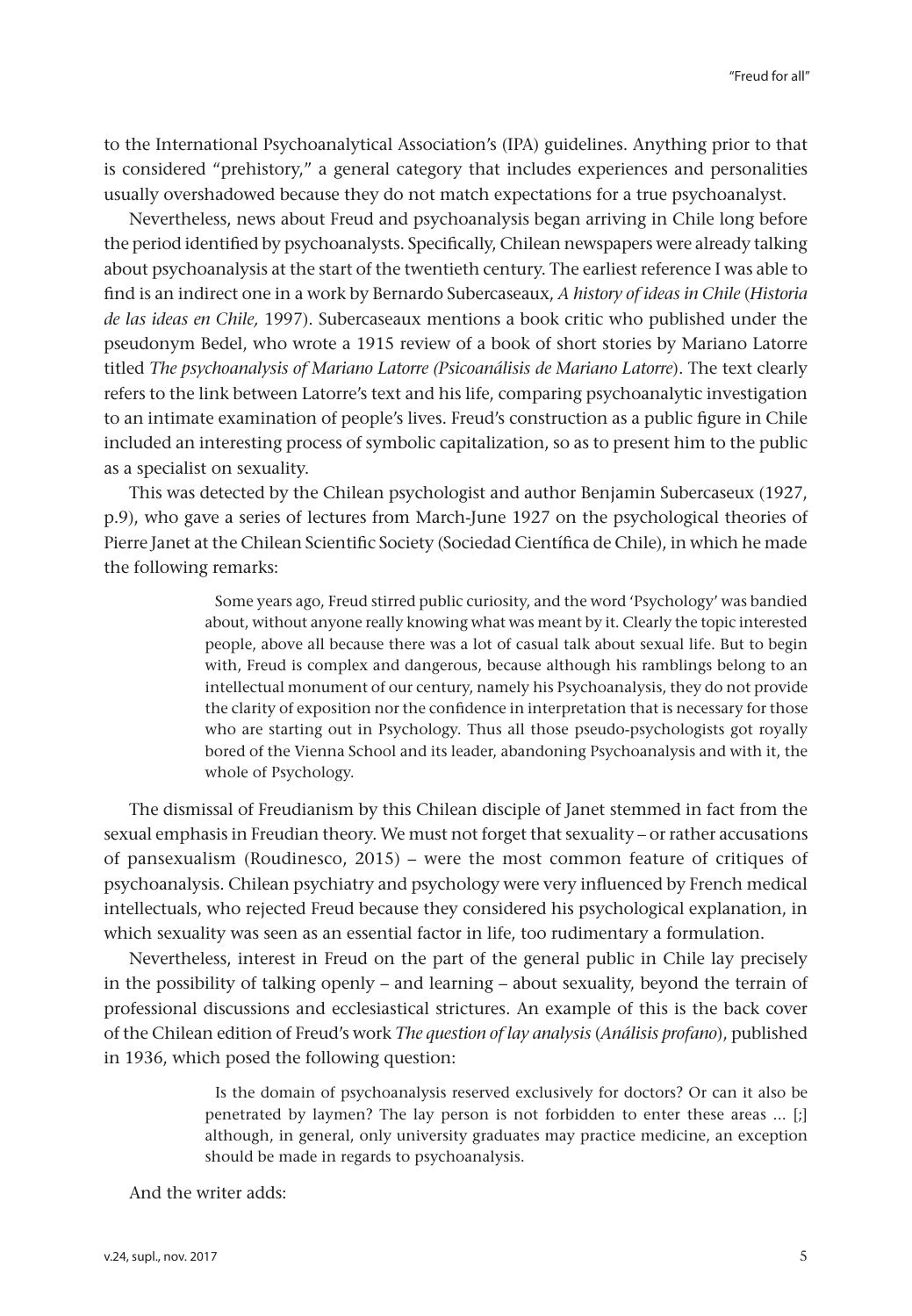*The question of lay analysis* is thus a true theoretical and practical manual for psychoanalytic treatment. Anyone who has not yet penetrated this system will find in this book everything needed to become introduced to the subject. It helps the reader to fix notions and concepts and, in short, to acquire a concise, orderly knowledge of the theory of modern medicine (Editorial Ercilla, 1936, back cover).

The same argument can be seen in Editorial Ercilla's "Freud Library" series (Biblioteca Freud), in a book entitled *Sex and the individual* (*El individuo y el sexo*, 1937) by Angelo Hesnard, who was first a critic and later a fervent proponent of psychoanalysis. A back-cover blurb declared that topics relating to sexuality were of great public interest, but that, in the editors' view, few people were seeking answers in the field of science. Most were letting themselves be carried away by "the disorderly appetite for sensuality" (Editorial Ercilla, 1937, back cover).

The promotional blurb for Hesnard's study told readers that in the book you will find a cool-headed, concise account of the evolution of the libido throughout human life and a study of the importance of instinctual life in human psychology, which was, until recently, believed to be limited to the intellectual faculties (Editorial Ercilla, 1937, back cover).

Those interested in psychoanalysis were the opposite of those described as "the intransigents," who

> have always fiercely resisted delving into these arcane subjects. They will see their prejudices and limitations fall, they will understand that there is nothing demonic about sexual problems and must conclude that understanding them is the fundamental basis for arriving at knowledge (Editorial Ercilla, 1937, back cover).

From this perspective, any approach to sexuality should always obey "a purely scientific impulse" (Editorial Ercilla, 1937, back cover), and thus psychoanalysis and Freud were presented in accordance with this type of credential. The use of sexual impulses for socially sanctioned ends, thanks to the action of sublimation, was one of the central features of the reception of psychoanalysis in Chile. It is not irrelevant, then, that Doctor Gustavo Vila (1937, p.9), who translated and wrote an introduction to Hesnard's book, declared that "Freud says to Humanity: 'Men, what are you doing with that powerful and sublime force called the Sexual Instinct?'"

Some years earlier, Freud was presented to the residents of Santiago as a "famous Austrian scientist" via a supposedly exclusive interview given to *El Mercurio* – one of Chile's most reputable and conservative newspapers – which was published on October 9, 1927. The report cited Freud as saying that "[t]he Americans are ignorant about psychoanalysis; they think they understand it because they have heard of me," and "Bernard Shaw knows nothing about love" (Silvestre Vierick, 9 oct. 1927). The distance between Freud and Shaw – the Irish playwright and polemicist – stemmed from the importance of sexuality in Freud's theory. In the interview, Freud repeatedly stresses his belief that sexual impulses played a central role in human life. Clearly, in dealing with a conservative newspaper, he preferred to talk more of "love" than of "sexuality."

The article claims that Freud received a visit at his summer home in the Austrian Alps in September from the journalist Jorge Silvestre Vierick (9 oct. 1927), to whom he gave an exclusive interview for *El Mercurio*. Looking for background on this, I realized that this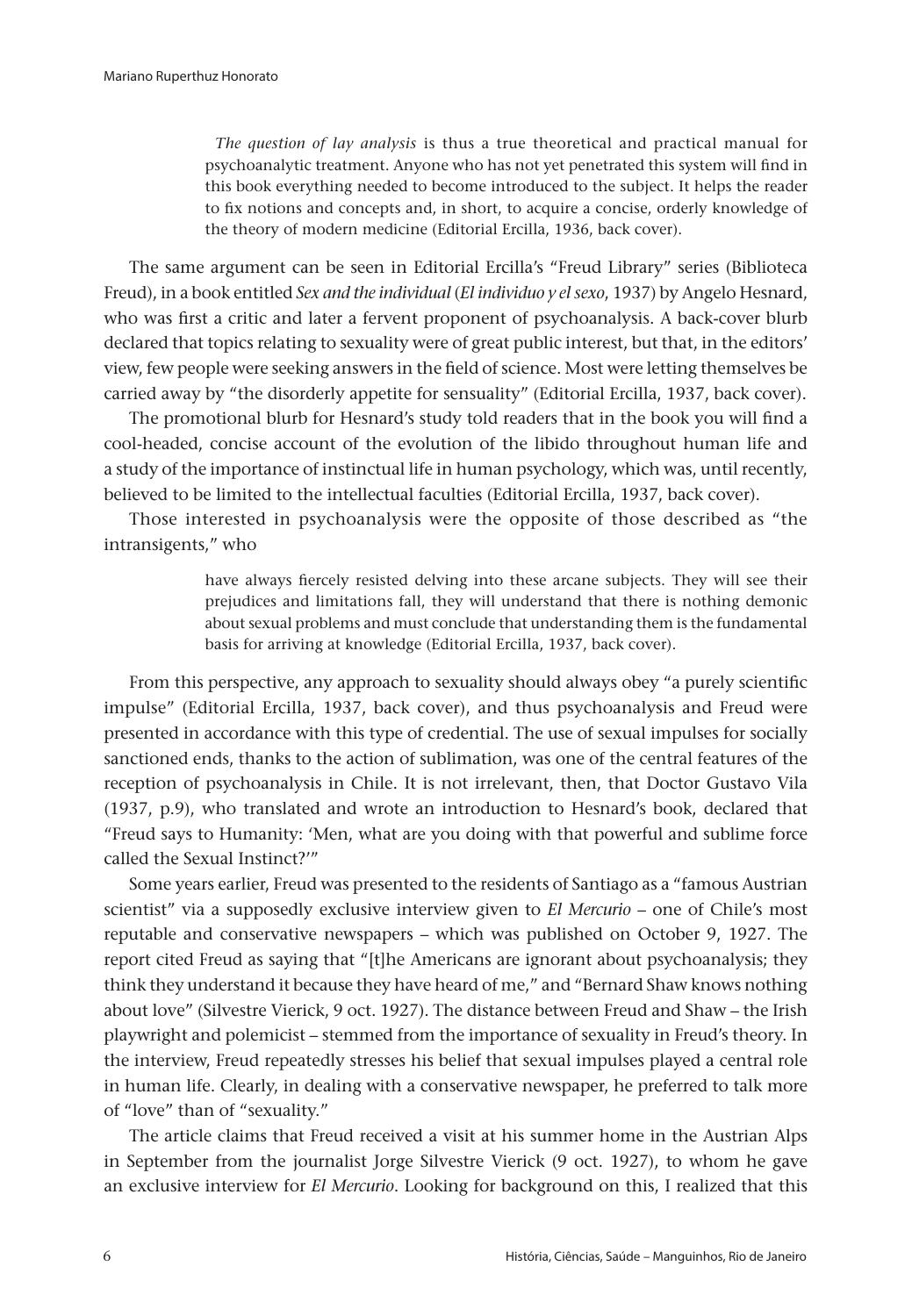interview circulated in later years under the title "The value of life" and the journalist, a German-American, was none other than Georg Sylvester Vierick, who published this interview simultaneously in the USA and Chile, and perhaps elsewhere. According to Ernest Jones (1976), this journalist visited Freud in June 1927, but did not conduct a formal interview; rather, they had a lengthy conversation, which Vierick then reformatted as an interview for his publication. As Freud confirms, this supposed interview was widely read, and given the response, Freud subsequently attempted to clear up certain points in a short paper titled *A religious experience* (*Una vivencia religiosa*, [1927] 1928). Clearly, this report was also read in Chile at the same time it was published in America. There are some unresolved questions about this story: how did the *El Mercurio* get hold of the interview? What connections did Vierick have with the Chilean paper's editors? And was it published in any other country in the region? Future research will surely answer these questions. However, what is clear is that Freud enjoyed enough international and local notoriety for one of the most important Chilean papers at that time to be interested in running an article on him. Also, the timing of the interview coincides with the return to Chile of the psychoanalyst Fernando Allende Navarro, who had trained in Switzerland under important figures such as Hermann Rorschach (1884-1922), and who would join the Chilean medical and academic field. Unfortunately, Allende Navarro was not very successful as a psychoanalyst; he was valued more as a neurologist, thanks to his training with Constantin von Monacow (1853-1930). I think it is important to clear up the historiographical prejudice that assumes there was "nothing" truly psychoanalytical going on earlier, and that before his arrival the country was entirely ignorant of Freud's new theories. Allende Navarro (1925, p.16) himself denies this *ex nihilo* vision, pointing out the breadth of psychoanalysis at that time:

> Psychoanalysis, as we have said, is a whole world nowadays: it has been used as a therapeutic procedure ever since its birth, and its most fertile field has undoubtedly been the control of neuroses; but then the extra-medical applications of the Freudian method invaded almost every branch of our culture. It was applied to normal psychology, art, literature, and also philosophy, sociology, and pedagogy.

# **Psychoanalysts as characters in the novels of juvenile court judge Samuel Gajardo Contreras**

This section aims to take a small example of what Anne-Cécile Druet (2013) calls the introduction of mental knowledges into the ambit of culture, specifically in novels written by judge Samuel Gajardo Contreras, whose background will be described later. Psychoanalysis also influenced other literary productions, however, such as the work of well-known poets such as Humberto Díaz Casanueva (a patient of Fernando Allende Navarro's), Pablo de Rockha, Winnet de Rockha and many others. The same is true of the surrealist group Mandrágora, spearheaded by Enrique Gómez-Correa's *The sociology of madness* (*Sociología de la locura*, 1942), which is full of references to psychoanalysis. However, I have chosen to go more deeply into the type of literary expression where the link to psychoanalysis is more explicit, examining the representations of psychoanalysis defined as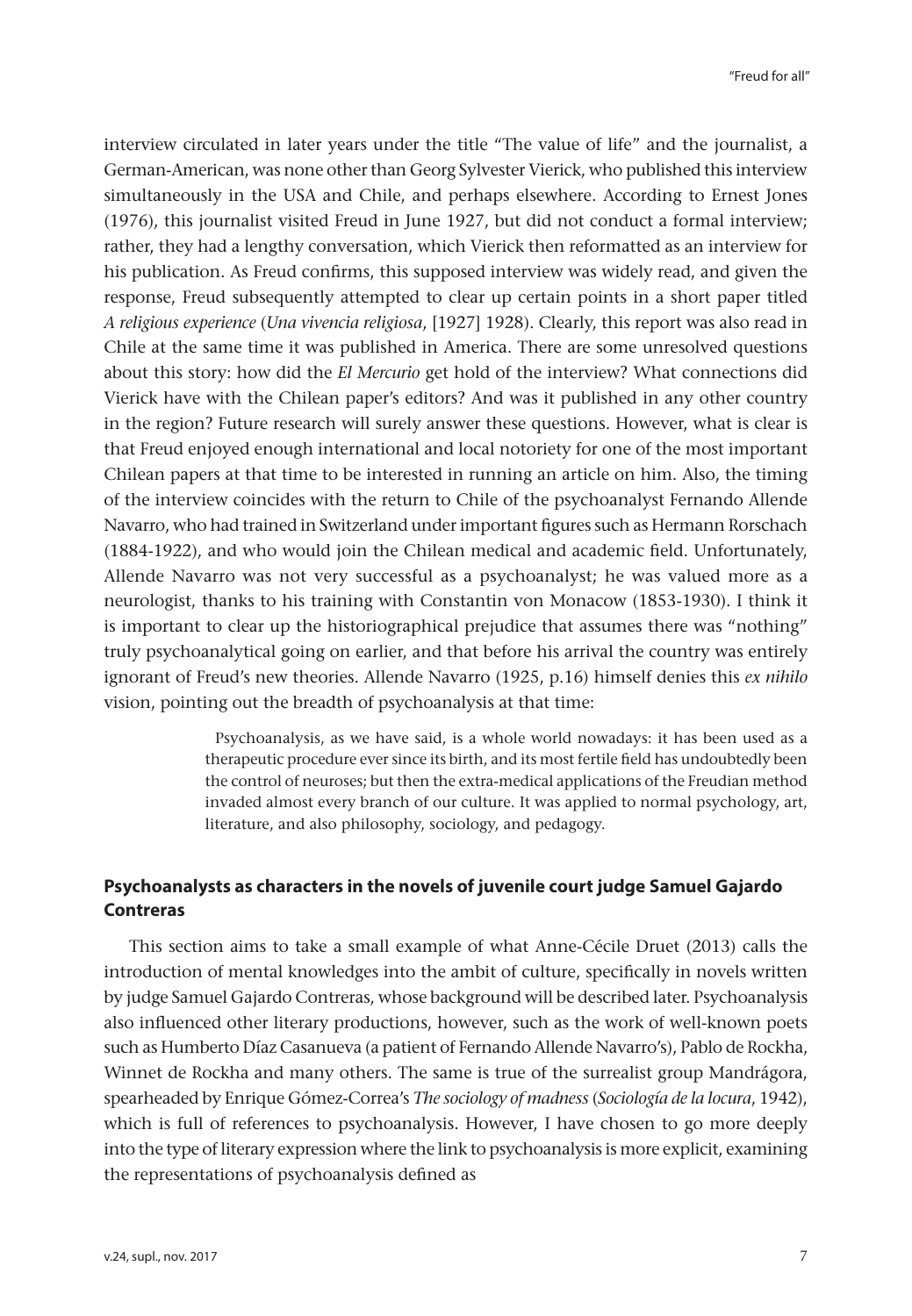all those cases in which works contain explicit references to psychoanalytic theory, therapeutic practice or the job of the psychoanalyst, whatever their relation to Freudian (or Jungian or Adlerian) orthodoxy ... [T]he word 'psychoanalysis' and its derivatives are used when the characters refer to it as such (Druet, 2013, p.2; emphasis in the original).

While the history of psychoanalysis and its relationship to literature is a broad field of research, this article aims to look beyond the issue of influences and to focus rather on representations. On that subject, we might mention that in the late 1930s, the journalist and author Samuel Sabella wrote a newspaper article titled "Sex in some novels in Chile" ("El sexo en algunas novelas de Chile"), criticizing a sea change in the treatment of sexuality in Chilean novels. Sabella's opinion piece was found in a newspaper clipping in a personal journal belonging to the juvenile court judge Samuel Gajardo, which recorded the majority of Gajardo's public appearances. I do not list the title of the newspaper in which it was published nor the date of publication, since the clipping did not include this information. However, since Sabella commented on Gajardo's novel *Sexual disharmony* (*Desarmonía sexual*, 1937) we may assume that it was an article from that time-period.

The journalist critiqued the "respectable and rather dangerous oblivion" (Sabella, s.d.) with which Chilean literature had treated the topic of sex. Before that time, Sabella says, sex never featured in local literary productions, which thus steered clear of any complications, offering simple stories with no deeper reality. However, the journalist points to a need to "destroy the 'taboo,' prove that man is both heaven and filth, and that the flesh has its own portion of interest; man in Chile needs to be portrayed in broad daylight, with his volcano of instinct" (Sabella, s.d.; emphasis in the original).

The value of this trend in local literature, Sabella wrote, was that it did not descend into the vilest type of pornography, but stemmed from an interest in showing all aspects of humanity, which nourished writing full of style and realism. He declared that "[i]f they peer underneath the clothing for unity of being, they do so moved by an urge to assemble Chilean man as he is, once and for all, to tell the whole truth, without cutting him off at the trunk to exhibit as a bluish bust" (Sabella, s.d.).

Thus, the interest in sexuality which helped psychoanalysis to spread into different fields (Ruperthuz, 2016) also permeated Chilean literature, which transmitted both a version of psychoanalysis and its clinical practice, and the psychic conflicts of literary protagonists. The plots contain characters with rich inner lives but whose instincts are in turmoil, which leads to tension between the forces yearning for expression and those opposed to it. Applied to everyday situations, these Freudian references became recurrent in the life of the characters.

Among the authors who rose to the challenge of the times, according to Sabella, was the first juvenile court judge in Santiago, the lawyer Samuel Gajardo Contreras (1894-1959). Gajardo was a great supporter of psychoanalysis, which he saw as a specialized tool for legal work: it helped understand the motivations for crime. He also felt that since the life force came from sexuality, people urgently needed sex education. "Tragic ignorance," in the judge's words, only led to pain and mishaps: unwanted children, transmission of venereal disease (syphilis and gonorrhea) and clandestine abortions (Gajardo, 1937a, p.8). Gajardo was a freemason and condemned the church's position that such issues needed to remain family secrets.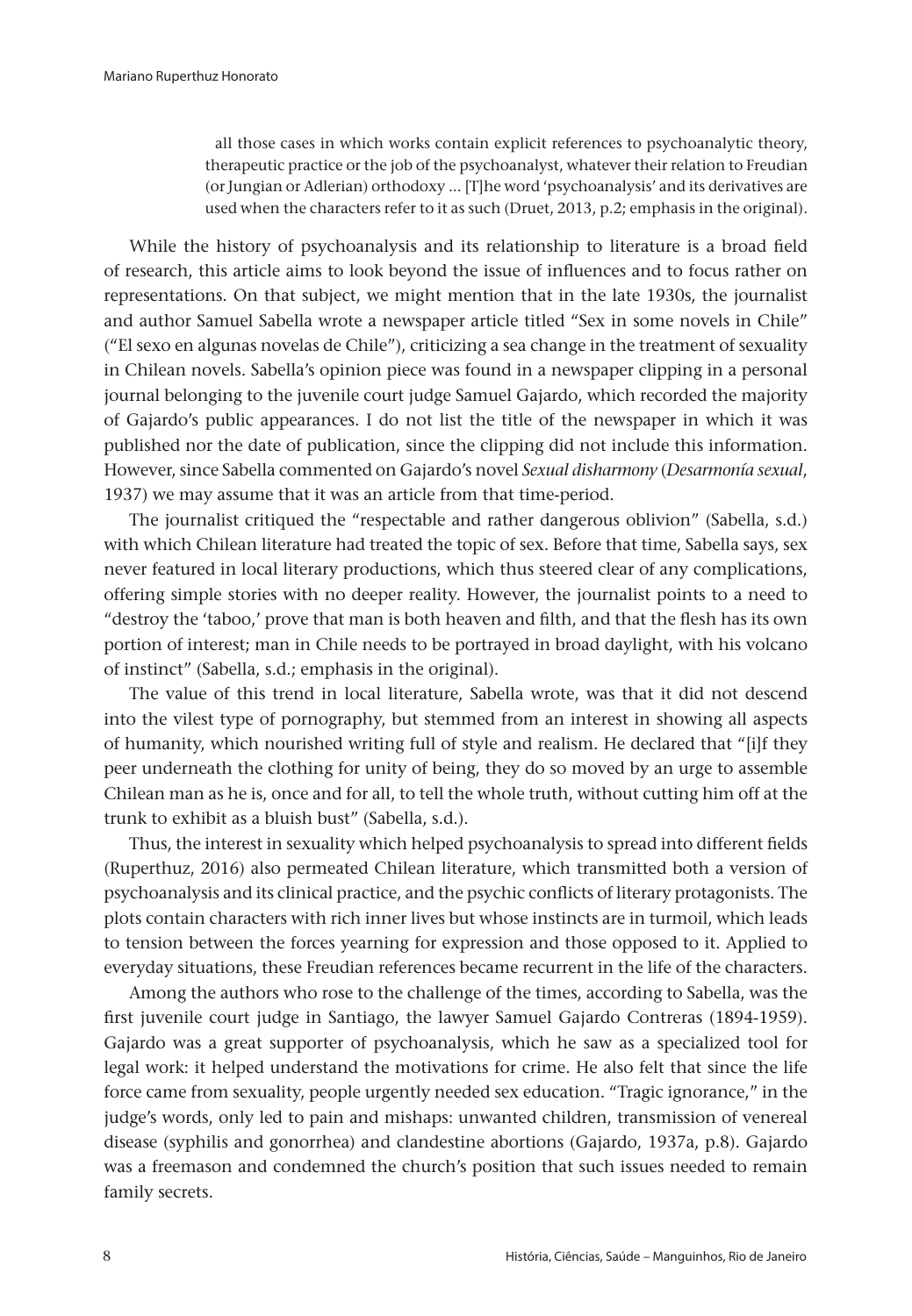As a result, Judge Samuel Gajardo made a foray into the literary world with the novel *Sexual disharmony* (*Desarmonía sexual,* 1937b), in which the sixth chapter is actually titled "Psychoanalysis." In it, he tells the story of a couple: Ricardo Morel, his wife Águeda and their little daughter Mary. After living together for some years, the couple start having disagreements that turn into arguments, episodes of domestic violence and court cases. They become entangled in a dispute over who should care for little Mary; the father asks the judge to have Águeda assessed by a doctor to determine her skills as a mother, accusing her of being "neurotic and hysterical" (Gajardo, 1937b, p.41).

Thus, the mother is seen by Doctor Chanel, a psychoanalyst who introduces her to Freudian clinical technique, explaining that she needs "liberating" and should talk openly so he can learn more about her. The novel clearly shows the existence of hidden areas in all individuals. However, it is no easy matter to gain access to them, and not everyone is prepared to do so. Águeda is, however; she declares, "'I'm more than interested in the exam; I'm really curious to find out what I'm like.' 'If only everyone felt that curiosity; but no one wants to get to know themselves, and yet everyone believes they know themselves,' Chanel replied" (Gajardo, 1937b, p.43).

The woman suffers from anorgasmia, which the doctor interprets as a symptom of "sexual disharmony" of psychic origin. He hypothesizes that this must be due to unconscious complexes that need to be uncovered. To get at them, he explains to the patient, they need to go back to "the early days of your childhood" (Gajardo, 1937b, p.45), using the fundamental rule of free association: "You will close your eyes so as not to get distracted, and you will say out loud anything that comes into your mind, with no scruples. Stretched out on the couch, with her eyes closed, she began talking in a jumbled, incoherent way. Sometimes she would stop" (p.45).

Meanwhile, in 1949, Samuel Gajardo published the novel *When children don't sing* (*Cuando los niños no cantan*), inspired by his day-to-day experiences at work. Editorial Zig-Zag's description of the book on the back cover suggests that the judge's chambers are undoubtedly an "incomparable psychological and social observatory of Juvenile Court" (Editorial Zig-Zag, 1949, back cover). The editors claim that the novel offers a testimony to the times, which "will allow future historians to take the pulse of contemporary morals" (back jacket). The novel tells the story of a boy, Julián Aguirre, who is orphaned and adopted by Juan Gonzálvez and his wife Encarnación. She hates Julián and beats him whenever she can, belittling him and making him feel unwelcome. Under these pressures, the boy attempts suicide. The police take the case to the magistrate, who decides to bring in a specialist: Doctor Colbert, a proponent of Freud's theories. The stepfather takes the boy away from his wife and takes him to live on his farm in the country. He is very concerned about the consequences of the child's abuse, and asks Colbert:

> When this child was living with me he suffered a lot, because my wife regularly punished him, sometimes cruelly; and to make matters worse, doctor, I believe she did so unjustly. Might that have something to do with his aggressive nature? You're thinking like a psychologist. What you suspect is highly likely. Those punishments made him feel impotent rebellion, which is now tending to manifest itself in revenge, unconsciously, in a way he himself can't understand (Gajardo, 1949, p.63).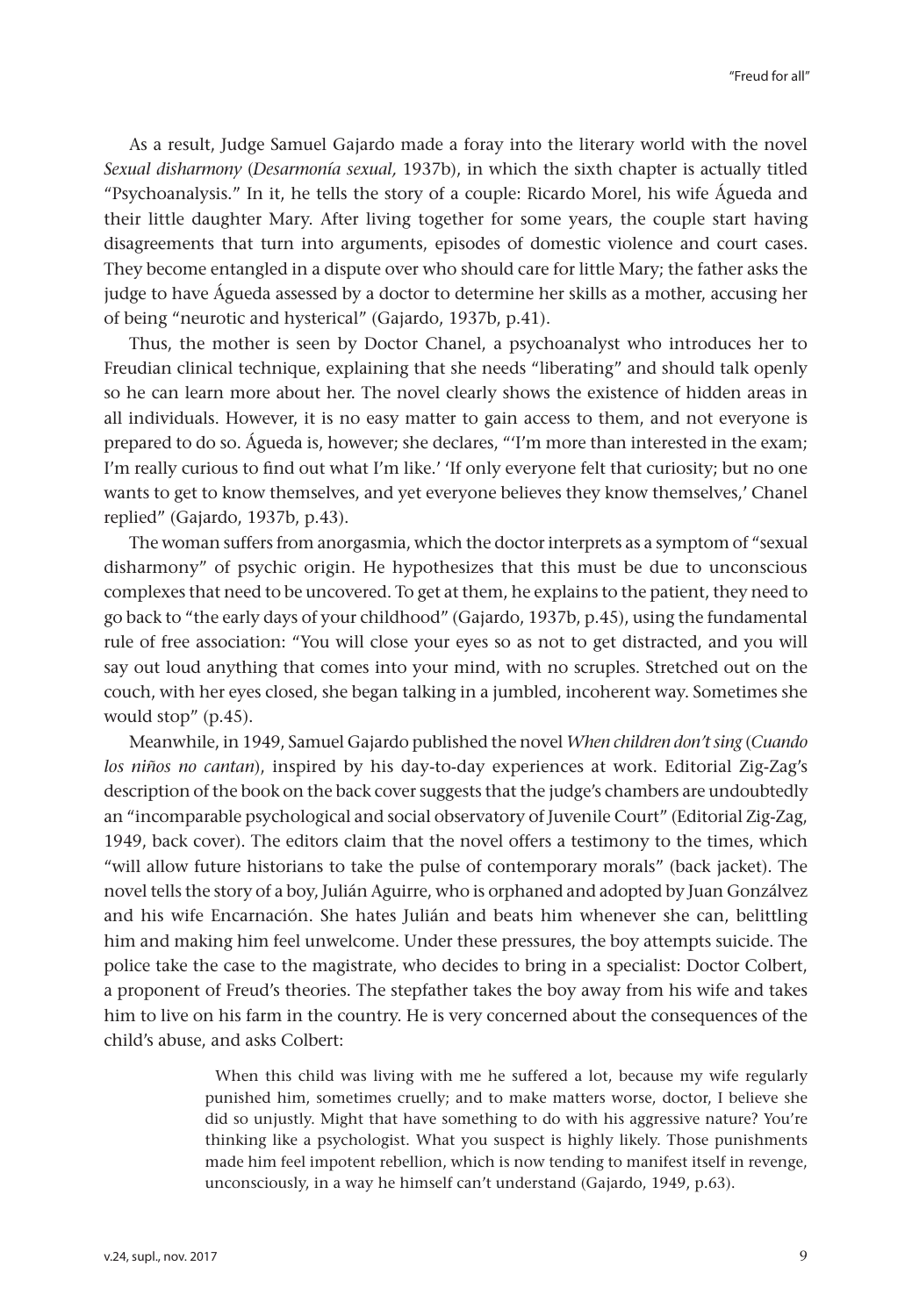In the novel, Julián is involved in various bouts of violence with his schoolmates, and is on the point of being expelled. Over time, he also discovers that his father was murdered by his stepfather, Juan Gonzálvez, which sets off a huge drama. In his anguish, he visits Doctor Colbert, who decides to help him. The description of the session helps us examine the representations transmitted in this work of the figure of the psychoanalyst and of psychoanalysis. Colbert tells his patient:

> I want to be of use to you in the drama fate has dealt you in this life. But you are in good health; there's nothing the doctor can do; only the man, the psychologist, who wants to know your thoughts, like a lay priest who takes your confession, without showing any alarm, in a spirit of understanding, to guide you. There is nothing more useful than a well-timed piece of good advice. [He specifies] But it's not just that you mustn't lie; you must tell me everything in your consciousness, without leaving anything out. It's the only way to get to know your soul, shorn of all the veils that hide the truth (Gajardo, 1949, p.151).

Thus, elements such as the act of psychoanalytic confession, based on the rule of free association in order to arrive at deep truth, are explicitly transmitted. The psychoanalyst is represented as a confessor – very similar to a priest in function – and the text presents the idea that childhood is a crucial stage in life in terms of shaping future personality. We should remember Gajardo's recommendation that parents incorporate psychology as an interpretive and practical framework for "scientific childrearing," which would prevent neurotic conflicts from appearing in the future. Free association was presented as the mechanism that would facilitate development of unconscious conflicts, mainly of an impulse-driven nature. Judge Gajardo made appealing use of his courtroom experience – analyzed from a Freudian perspective, as I have shown elsewhere (Ruperthuz, 2012) – to popularize psychoanalytic ideas. Gajardo (1940, 1946) was a prolific writer who always made time for popularizing psychological and specifically Freudian material.

# **"Control your brain" psychoanalytic self-help classes to handle the problems of a "high-speed lifestyle"**

Over time, suppliers of psychology or psychoanalysis gradually diversified and less orthodox representatives – who were doubtless little more than charlatans – began to appear. Their strategy was to present themselves as official representatives of psychoanalysis and thus enjoy the symbolic and social capital that the theory had earned. Two such examples have been found so far: firstly, on December 11, 1933, *El Mercurio* announced that a supposed disciple of Freud, the American neurologist Robert J. Botkin, would be opening a modern sanatorium for the mentally ill in the upper part of Santiago (Se aplicarán..., 11 dic. 1933). Background studies show (Ruperthuz, 2016; Vetö, 2013) that this individual was anything but a direct disciple of Freud. His past history revealed him to be a swindler, since he had hoodwinked a widowed Jewish millionairess. This doctor offered a bizarre type of therapy, which included, under the label of "Freud's healing methods" – the headline of the newspaper article – a wide range of techniques such as radiation therapy, hydrotherapy, heliotherapy, electro – and mechanotherapy and … nudism. A second case is that of a Chilean woman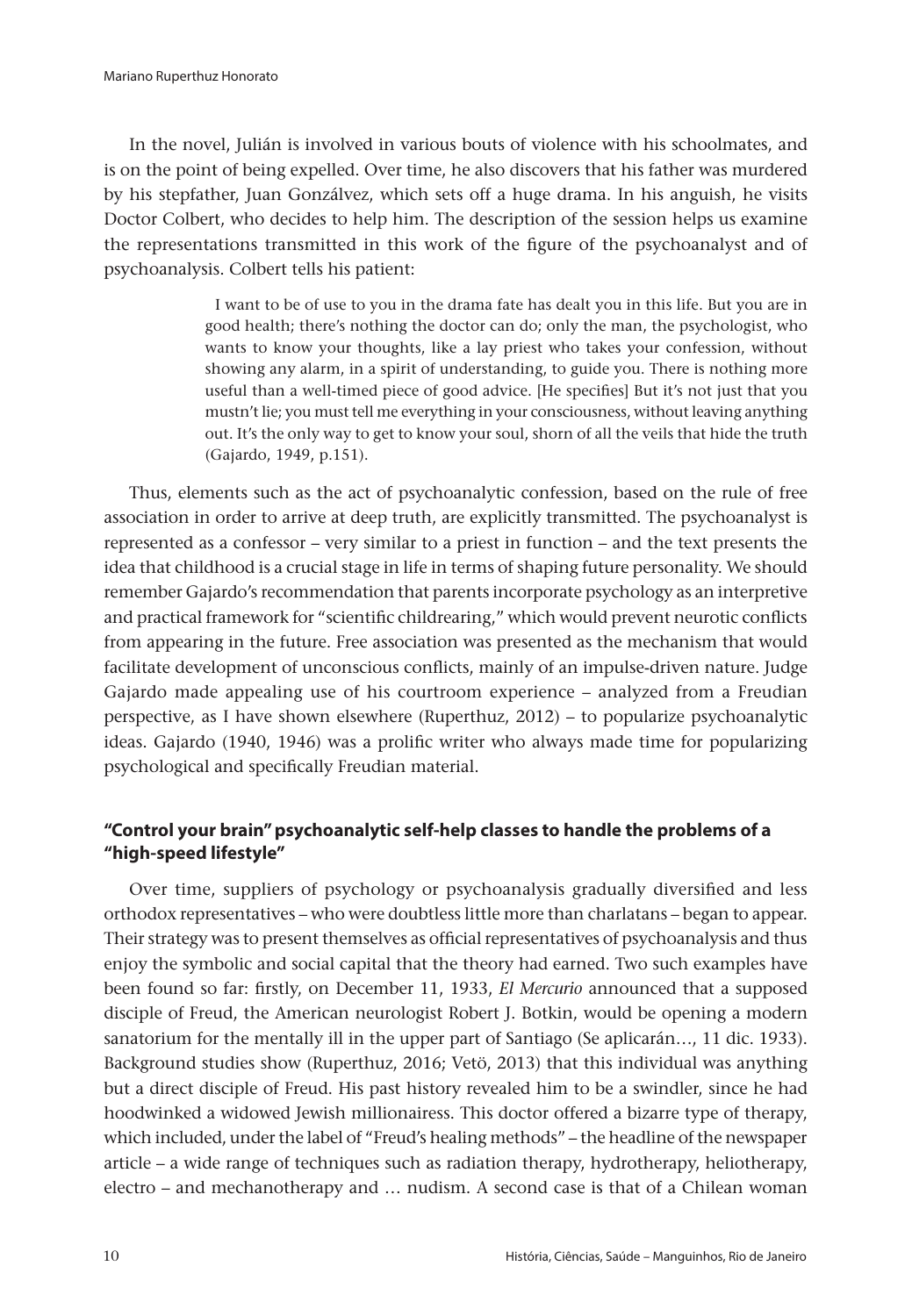named Donna de Ortúzar, whom Ernest Jones denounced in a circular of Freud's *Secret Committee* on March 17, 1926. She practiced psychoanalysis in London, claiming to have studied with Sigmund Freud and Otto Rank and to hold all the relevant diplomas. Freud himself, in a letter to Jones on April 6, 1926, explained that Donna de Ortúzar was the aristocratic wife of a patient of his, the British naval doctor, John Stirling Gilchrist. Freud felt that neither the husband nor the wife was trained to practice psychoanalysis (Freud, Jones, 1993). Years later, in 1946 – the example I shall focus on in this article – a self-help correspondence class evidently inspired by Freudianism was advertised in Chile. Its title was "Control your brain!" This new mode of consumption offered a way to access "psy" services long-distance, promising that these "sessions" could help potential clients overcome a broad and incredibly varied range of problems, such as fearfulness, obsession, worries, blushing, complexes, discouragement, shyness, insomnia and feelings of inferiority. The promotional flyer invited readers to free themselves of such mental complications, announcing that "[w]ith 'brain re-education' sessions, you will free yourself of painful psychic impressions" (Controle..., 1946, p.1).

This course clearly ascribed to the Freudian theory of psychic trauma, stating that "'[t]he war gave a considerable boost' to the treatment of nervous and mental disorders through 'brain re-education.' Soldiers suffering a whole range of psychic complications caused by memories of the terrible things they saw on the battlefield have been induced to forget them" (Controle..., 1946, p.4; original emphasis).

A year after the end of the Second World War, this course claimed to take the horrors experienced by soldiers on the battlefield as a resource for learning about modern life in the city. The course was based on the idea of "re-education," seen as a process of constant personal training in an attempt to forget this type of psychic imprint. Consumers would thus be taught the technique of "mental abreaction," seeking to discharge pent-up emotions. The publicity for the course suggested that it could help people who had lost their memories because of harmful stimuli. "Others who, due to psychic trauma, had forgotten even their own identity, were able to regain it" (Controle…, 1946, p.4).

The flyer suggested that unlike the supposedly cold and distant work of the laboratory, modern psychology dealt with ordinary people, offering them tailored solutions to their difficulties: "'Modern psychological studies' can do something unmatched by any Scientific Laboratory, in providing 'peace, psychic tranquility and happiness' to those who turn to it" (Controle..., 1946, p.2; original emphasis).

Since the end of the war had brought world peace, psychology would now be enlisted to serve in the battles specific to modern life. People were beginning to talk about the fatigue associated with a tightly-scheduled life, which confirms that a new temporality was being ushered in: the rushed life, with linear time which demands that individuals be productive, making them physically and mentally ill. Therefore, "emotional education" is presented as a way out, facilitating the process of "preventing, healing and discarding." Problems are prevented, complications are healed and those parts of oneself that are no longer useful can be cast off. This is the new triad of mental hygiene. Modernity, therefore, was represented as the cause of various problems for Chileans. Living in a developing country meant that the pace of life was accelerating, leading to what was defined as a "high-speed lifestyle:"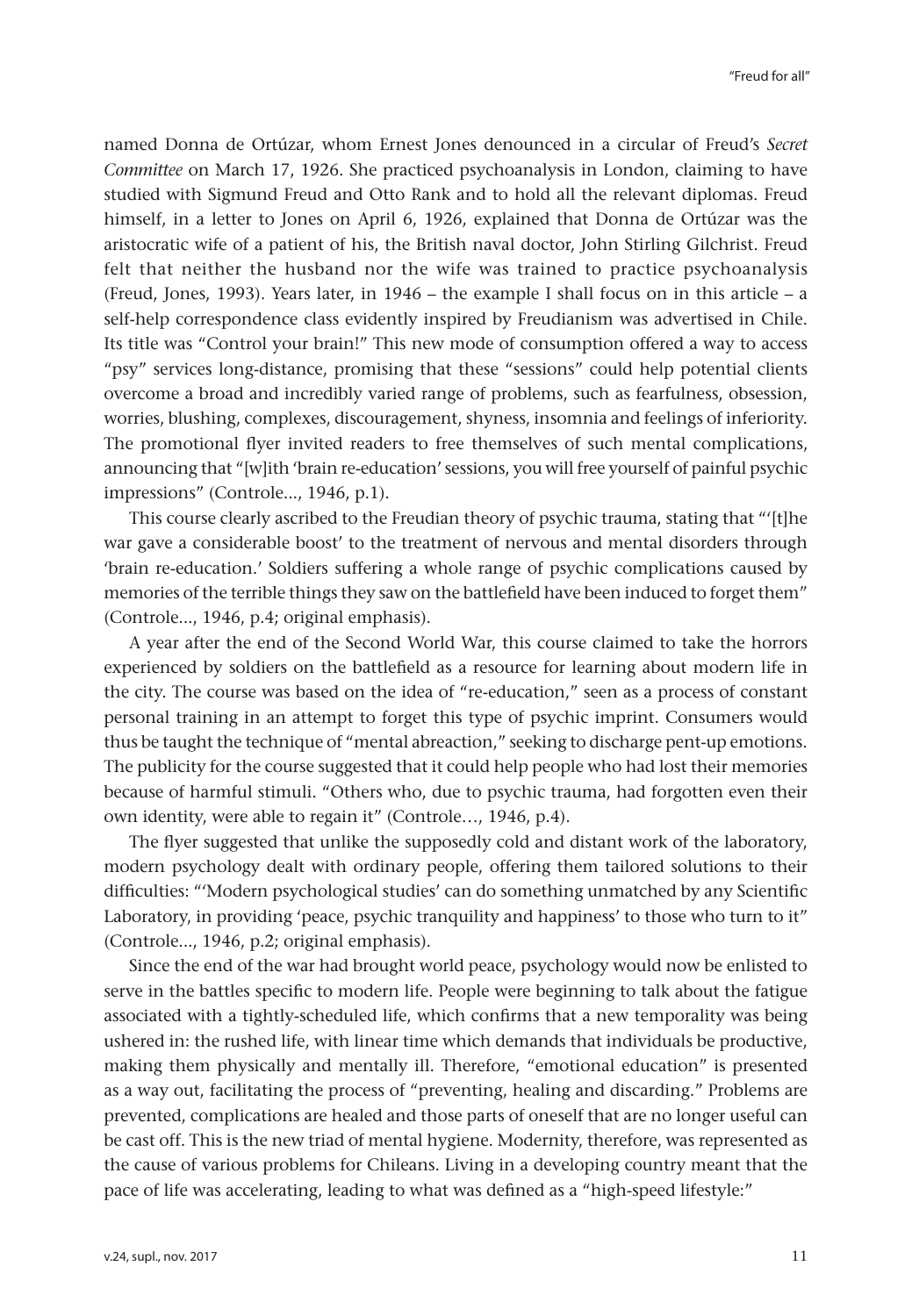Contemporary life, with all the inventions of a hectic civilization, with no peace to be able to concentrate, a continual barrage of images and ideas, trips, business affairs, movies, radio, social life, excessive intellectual and manual labor, failures, etc. turn our 'psychic life' into a 'high-speed lifestyle.' This leads to confusion, insomnia, nervousness, worries, phobias, fears, jealousies etc. that get worse and multiply, giving rise to a whole host of worries and woes. Control your imagination and your nerves. Apply today for the healing 'sessions' of brain re-education (Controle..., 1946, p.12; original emphasis).

In the period under scrutiny (1920-1950), this correspondence course was one of the first calls for mass consumption of a self-help brand of psychotherapy. Up to that point, clinical advertising was nonexistent, since the general public was generally invited to "learn about" Freud's hypotheses, rather than to have a therapeutic experience. Uffa Jensen (2016) has discussed this, arguing that psychoanalysis had (and has) the ability to create true therapeutic regimes in a transnational manner. Certain emotions are seen as problematic, and new types of solution are introduced.

The advertisement for the course assumes that it is necessary to combat painful impressions lodged in the subconscious (or unconscious), which are directly causing the sufferings people are experiencing. It describes the clinical work involved as follows:

> The 'sessions' of 'brain re-education' of 'modern psychological studies' transform your dejection and give you 'courage, strength and willpower.' The 'brain re-education sessions' give those who 'blush' easily the necessary exercises to 'root out' the exaggerated sensitivity that leads to blushing, 'caused,' in most cases, by a vivid event long ago that became deeply engraved on the subconscious (Controle..., 1946, p.5-6; original emphasis).

Lastly, the flyer describes in more detail the process whereby conversion symptoms form, explaining to the public how the body receives and expresses mental conflicts: "The mind, unable to contain the excess of received emotion, uses the body to release it; the consequences of this are a series of physical imbalances that can produce harmful effects" (Controle..., 1946, p.7).

The flyer was aimed not only at the general public, but also at a specific audience: the country's professors and teachers, who were envisaged and represented as shaping the future. It presented teaching work as a mainstay for the nation, reinforcing the idea that children were the future resource in which Chile should be investing. Nationalist calls depicting children as the hope for the future imbued various discourses with a strong patriotic spirit: "Teachers are largely responsible for the acts of the men and women of tomorrow. Forming complexes in children and young people is a real crime. 'Purchase,' 'sessions' of 'brain re-education' (Controle..., 1946, p.9-10; original emphasis).

Lastly, the flyer included recovery testimonies by people from different countries in the region: Venezuela, Peru, Argentina, Brazil, Panama and Bolivia. To purchase the course, applicants were directed to write to the Center for Modern Psychological Studies (Centro de Estudios Psicológicos Modernos) at the following address: Clasificador 682, Correo Central, Santiago (Controle..., 1946, p.15). The flyer did not name any personalities or doctors, either in Chile or abroad, as endorsing or promoting the course; nor were there any official medical or scientific societies mentioned. The key to its value lay in the convincing nature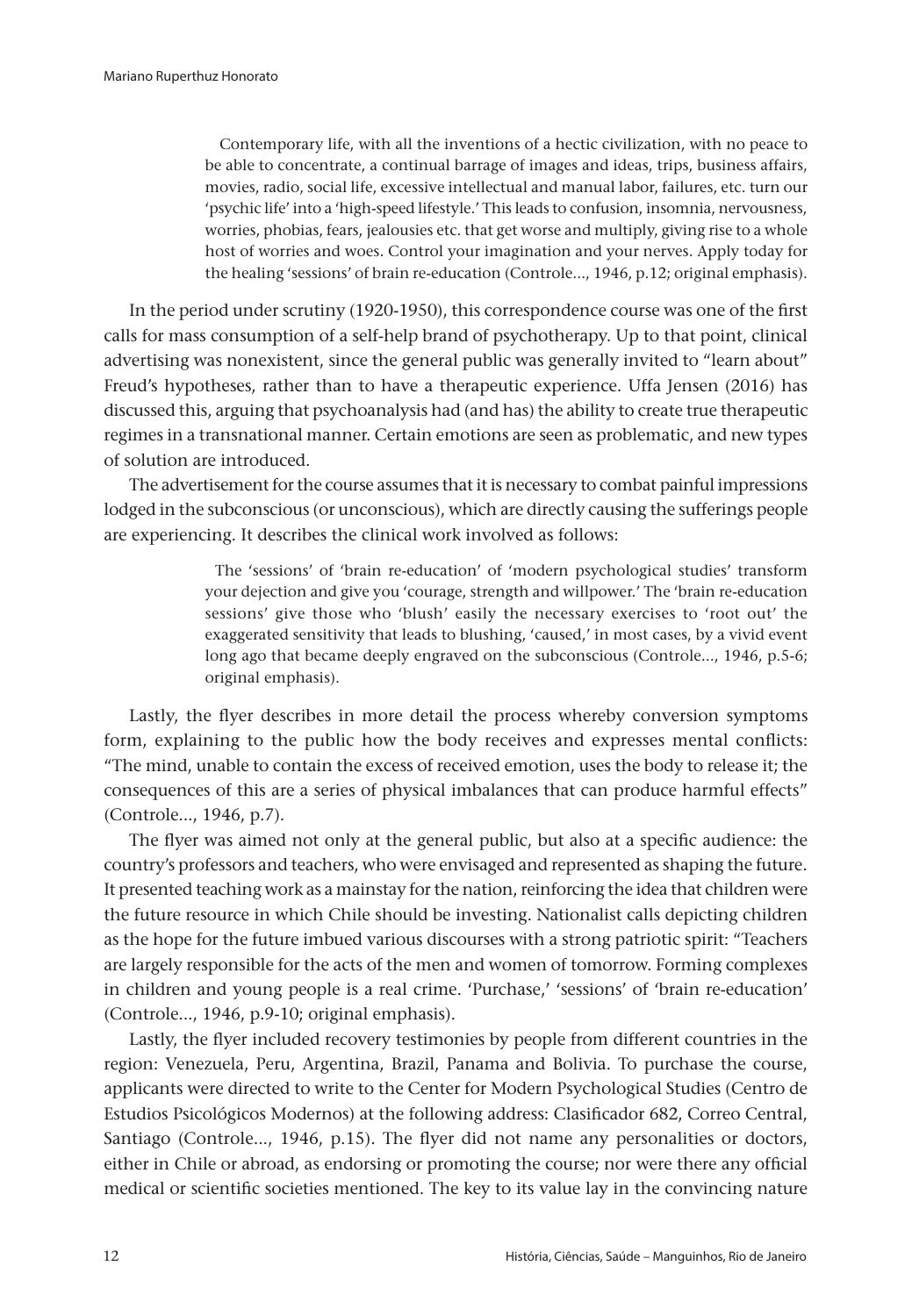of its arguments, which could apparently be decoded by any ordinary Chilean. I have not been able to obtain further details about this Center, the methodology it used or whether its strategy was successful. The most important task, I would argue, is to analyze the object itself in order to understand it.

# **"Any Chilean can be a psychoanalyst:" lay analysis and psychoanalytic courses by Judge Samuel Gajardo**

To conclude, psychoanalytic heterodoxy sparked a massive recruiting and teaching effort by the "Freudians:" this included an open school of psychoanalysis directed by Samuel Gajardo, who made a series of important attempts to spread psychoanalysis beyond professional circuits. Clearly, his work as a magistrate fed some of his preoccupations with what he called the "evolution of the human soul" (Gajardo, 1946, p.258). Gajardo read Freud as a source of ideas for understanding the social and criminal problems he saw every day in court. He stated, based on psychoanalysis, that the individual subject had made significant advances, since external coercion of his impulses had been replaced by internal repression exerted by the superego, which Gajardo saw as the moral conscience driving society's most sublime ideals. Thus Gajardo's civilizing project is described as follows:

> [in] the child's development we can observe the process of this transformation, which turns him into a moral and social being. This strengthening of the superego is one of the most valuable psycho-cultural factors, since the individuals in whom it occurs cease to be adversaries of civilization and become its firmest guardians. As a result, the more there are of them, the safer civilization will be, and it will be able to dispense with external forms of coercion (p.258).

The pedagogical interest of Freud's theories for Gajardo lay in the hope that human beings could be reconciled with their own childhoods by learning about the infantile part of themselves. He was radically opposed to violent repression of the instincts and openly recommended that educators avoid such practices through an unbiased understanding of the nature of childhood. He even thought of the possibility of intermingling psychoanalytic treatment with academic learning, since "it very soon succeeds in suppressing nervous symptoms and undoing nascent character modifications" (Gajardo, 1946, p.115).

The judged declared that:

 Psychoanalysis frequently proves that the cause of certain nervous illnesses lies in an excessively severe upbringing, and the normality demanded of children is obtained at the cost of their capacity for productivity and joy. Psychoanalysis also shows that the child's perverse and antisocial instincts can make valuable contributions to the formation of his character when, rather than being subject to repression, they are diverted from their primitive goals by the process of sublimation and directed towards other, more valuable ends. Our best virtues are born as reactions and sublimations on the ground of our worst inclinations. As a result, education should studiously avoid wasting those precious sources of energy and confine itself to supporting processes that channel such energies in good directions. From this we can deduce that an education based on psychoanalytic knowledge may constitute the best individual prophylaxis against neuroses (Gajardo, 1946, p.290).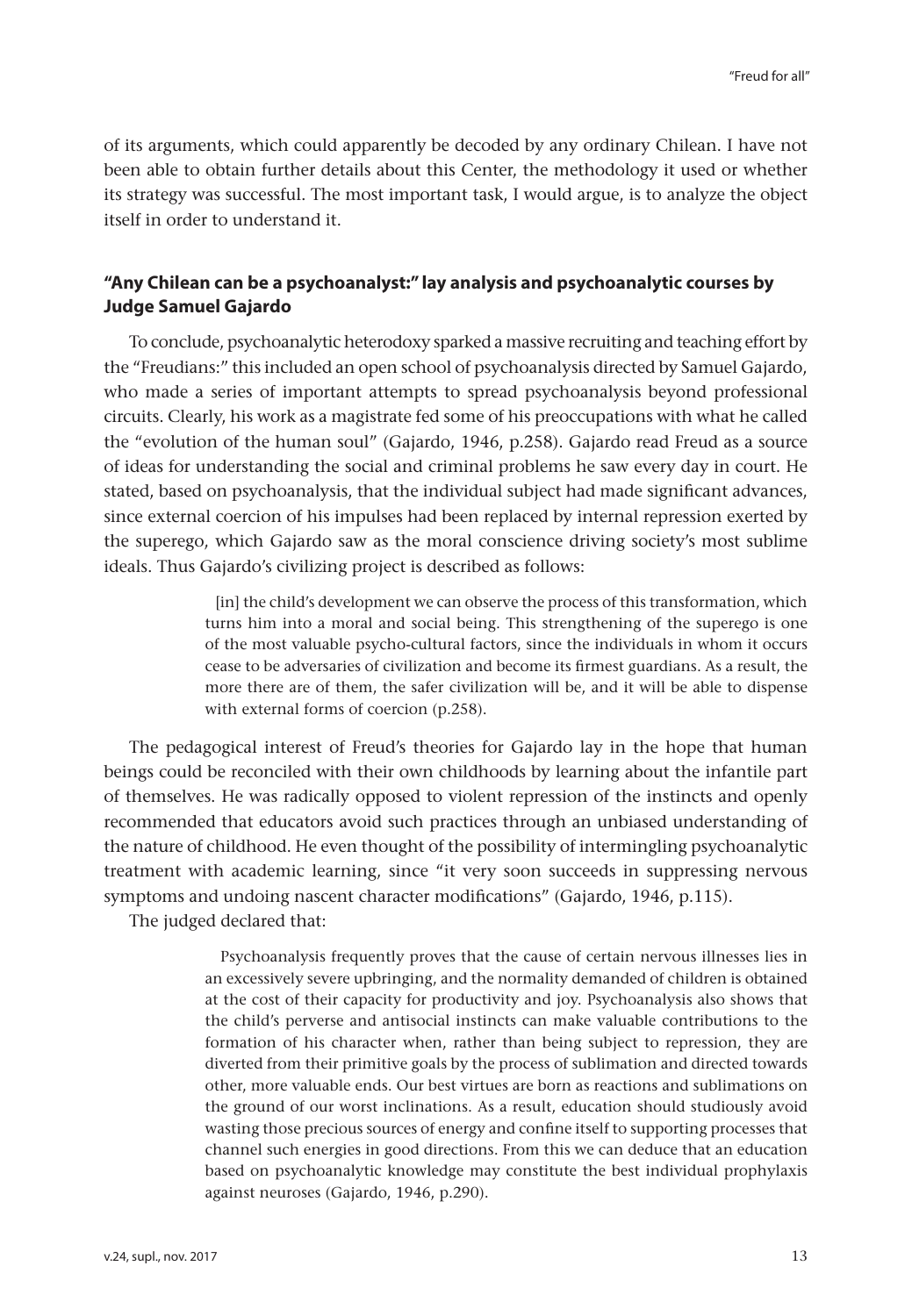Gajardo inclined, therefore, towards what was known as "lay analysis," and entered the debate by declaring that medicine could not claim an exclusive right to psychoanalytic practice. He attacked the lack of training of doctors of the life of the soul, and argued against prohibiting analysis by lay people – among whom he surely counted himself – for three important reasons, namely (a) for the patients' sake: since sufferers did not care too much whether the analyst was a doctor or not, the main issue was whether analysts possessed the personal qualities to carry out therapeutic work, which for Gajardo (1946, p.114) meant that they needed to be "people with academic training, PhDs, educators and certain gentlemen of great experience and outstanding personality;" (b) for the doctors' sake: he argued that making psychoanalysis part of medical training was not advantageous, since it would complicate things for future doctors and psychoanalysts by prolonging their training; and (c) for the sake of science: Freudianism, he argued, was a powerful tool for investigating human nature. It was therefore crucial for it to overcome the limitations of medicine. Gajardo (1946, p.114) specified that:

> As a psychology of the abyss or science of the unconscious mind, it may become indispensable to all sciences that deal with the history of the origins of human civilization and its great institutions, such as art, religion and the social order. It has already made considerable contributions towards solving problems in these sciences, but these are minor in the light of what will be achieved if men of science devoted to studying the history of civilization, the psychology of religions, philology etc., decide to start using psychoanalysis for themselves, without being forbidden to do so. Using analysis for treating neuroses is merely one possible application, and the future may perhaps demonstrate that it is not even the most important. This is another reason for not prohibiting lay analysis.

Samuel Gajardo was appointed juvenile court judge in 1929, and he saw the courtroom as a kind of laboratory of the sublime and grotesque aspects of Chilean society (Gajardo, 1957). From early on, Gajardo became a guest speaker at a wide number of venues, such as the University of Chile (Universidad de Chile), the Civil Guard School (Escuela de Carabineros), the Investigative Police (Policía de Investigaciones), various working-class and professional societies, the news media, and radio programs, which helped him become known as an expert on Freudianism. His crusade was based on a wish that many Chileans might overcome their prejudices and learn about sexuality along with their children.

One example of this is seen in a report in *El Mercurio* of June 24, 1937, about a talk by Gajardo at the Society for Business Employees (Sociedad de Empleados del Comercio) titled "Sexual ethics" ("Ética sexual"). The article gives a detailed explanation of the judge's arguments:

> Mr Gajardo set out in the first place to demonstrate that the sexual problem, because of the characteristics involved, and also its consequences, deserves to be considered one of the fundamental problems of human society. He then explained that this problem stems from the biological function of the individual and the demands of society. He cited numerous cases that he has observed in the course of his duties as juvenile court judge; he has seen over five thousand cases of seduction, all the product of defective sexual education, since parents believe their children are ignorant of sexual matters, when in fact they are only practicing hypocrisy. He laid out these problems from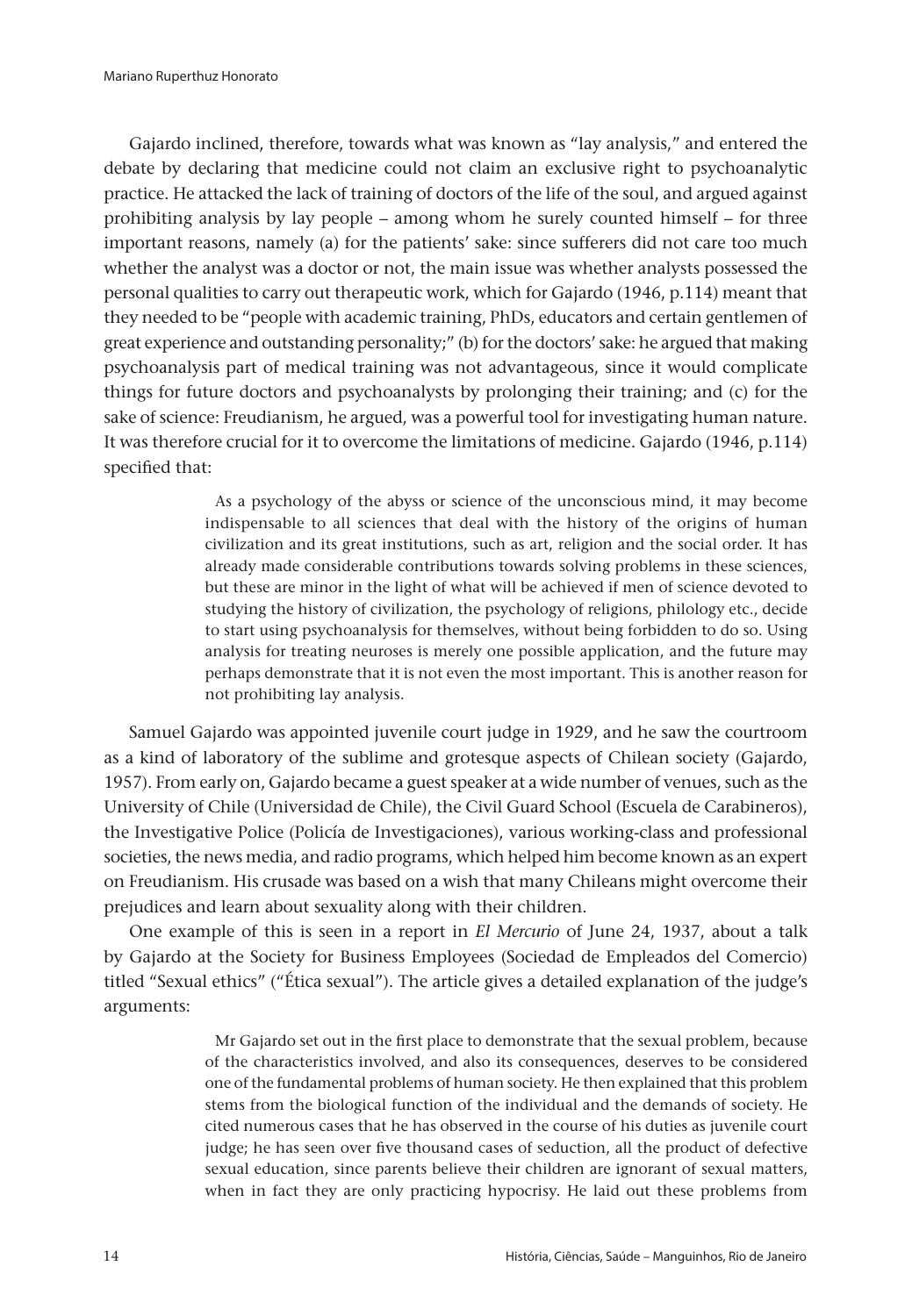primitive times to the present, showing that despite the paths indicated by Freud, a great deal of ignorance still prevails as a result of poorly understood morality, which causes errors with dreadful consequences both for society and for individuals. At the end of his speech, Mr. Gajardo received much applause (Sobre…, 24 jun. 1937).

Gajardo's efforts to publicize psychoanalysis became more official; along with other collaborators, he helped create the Freud and Shenstone Foundation (Fundación Freud y Shenstone), which was presented as an "institution designed to promote the psychic improvement of human beings" (Fundación…, 1950, p.2). 1 This foundation, which functioned in Santiago, gave free, popular courses on psychoanalysis, open to anyone who cared to take them. Under the banner "Any Chilean can be a psychoanalyst," these courses were advertised in the press and were taught in the University of Chile's Law School by Judge Gajardo. The initiative was described in the following announcement:

> Everyone can now learn psychoanalysis and receive methodical and simple introduction to the complex and important studies by Freud and other world-renowned psychoanalysts. The course recently launched at the Law School, taught by juvenile court judge Samuel Gajardo and sponsored by the Freud and Shenstone Foundation, will make this possible. And it must be added that this course will be at no cost to applicants. It is and will remain absolutely free (Gajardo, s.d.).

Gajardo himself, when asked about the course, stated that, "First of all, you should know that the institution sponsoring the course is devoted to promoting psychoanalytic psychology as a means of improving knowledge of the human personality, so as to overcome the conditions of social life" (Gajardo, s.d.). The course, he said, offered a complete overview of Freudian ideas, and was designed to cover a year's worth of lectures, with weekly meetings on Wednesdays at 6 p.m. Gajardo added:

> So far, various people have shown an interest in coming to hear my lectures, even though the project is just beginning. I am sure that from one Wednesday to the next, since that is the day of the week when this valuable education is being provided, there will be more and more people interested in finding out about the doctrines that made Freud and other notable psychoanalysts so famous (Gajardo, s.d.).

Samuel Gajardo's teaching focused on the contributions of Sigmund Freud, Carl Gustav Jung and Alfred Adler. The audience consisted primarily of university medical and law students, but the publicity called for open participation to unravel the "secrets of the soul, [making them] accessible to all" (Gajardo, s.d). From this perspective, Freudianism was synonymous with a knowledge that would help improve society by overcoming obscurantism and the attitude espoused by religious and conservative circles of Chilean society, which reduced sexuality to a private matter, exclusively confined to the life of the family and reproduction. For Gajardo, "Catholic dogma does not contain any principle incompatible with the sexual education of children, that is, with learning about natural laws" (Gajardo, 1940, p.10). Scientific knowledge of psychoanalysis, he felt, should be disseminated throughout society on a national level, so as to achieve a greater degree of freedom and social improvement. He himself declared in his book *Sexual education for children and adolescents* (*La educación sexual del niño y del adolescente)* – in which chapter 12 was titled "The data from psychoanalysis" –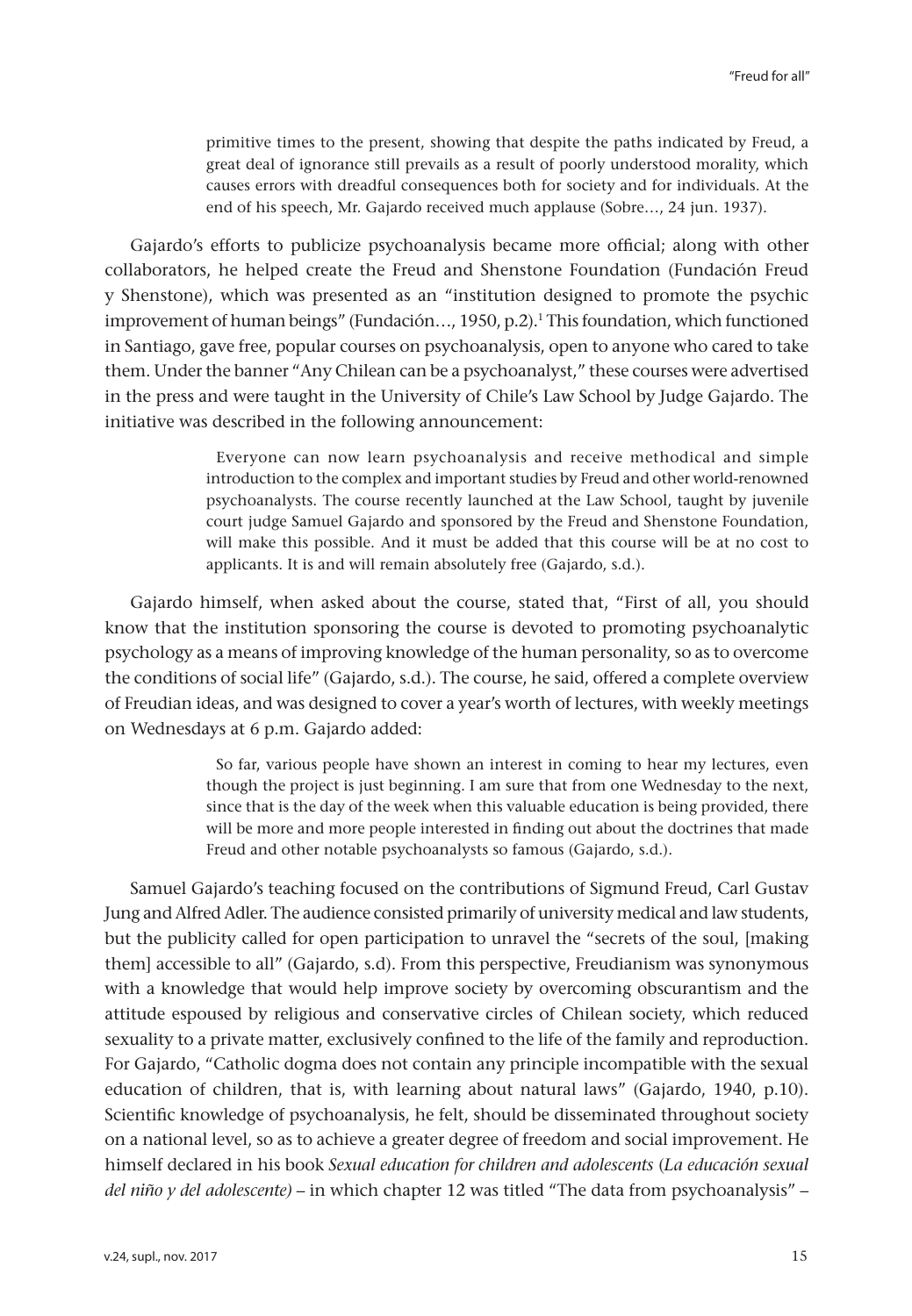that "this is a difficult task because it requires overcoming errors, prejudices and feelings, but that is the enterprise facing any revolution. There is always a Bastille to demolish. Prejudices and errors are usually more solid than granite boulders" (Gajardo, 1940, p.9).

Lastly, Judge Gajardo pointed to the sociological implications of the spread of psychoanalysis to paint an ideal picture: training social workers – who were already central to the juvenile courts in Chile, along with the first psychologists – so that they could advocate at a grassroots level for a healthier society with fewer neuroses. On this point, Judge Gajardo (1946, p.115) was explicit, envisaging psychoanalysis as a tool mediating between the instinctual demands of the individual and the rectifications appropriate to life in society:

> Is it too fantastical to hope that, despite the difficulties it faces, psychoanalysis will be called on to prepare men for such a rectification? Maybe there will be another American who decides to devote part of his fortune to the analytical training of social workers in his country, to form an auxiliary army designed to combat neuroses that are the result of civilization. A new kind of Salvation Army.

# **Final considerations**

Given this brief overview of some of the background to the arrival, impact and spread of psychoanalysis in Chile beyond exclusively medico-psychiatric circles, what took place in Chile seems to confirm what also occurred in other countries in the region – especially Brazil (Plotkin, Damousi, 2009) – where construction of the public image of psychoanalysis was linked to the possibility of speaking "scientifically" about sexuality. This helped reinforce state strategies on the sexual conduct of the population, since it was compatible with a project of modernizing the nation. The word "psychoanalysis" in Chile became synonymous with a set of serious ideas about sexuality. Acceptance of Freud's principles made the idea of the existence of child sexuality acceptable and facilitated the move away from more determinist theories, such as the theory of mental degeneration. Freud, as we have seen, was valued as an expert on love and intimacy. Sexual drive was recognized as a factor in human beings, who need to find ways of channeling their impulses towards socially accepted ends. Therefore, the reception of psychoanalysis was facilitated by this context of a new paradigm, which introduced the idea of humans being inhabited by aggressive sexual impulses than must be domesticated in order to achieve desirable civility.

At the same time, psychoanalysis made possible the ideas of the transformation and malleability of human beings, of environmental influence and above all of formation. This was a period heavily imbued with nationalist projects aimed at making Chile great, and there had been discussion of the role of the welfare state from the 1920s on. Children, for many people, were a key national resource for the future, so measures for reducing infant and child mortality, the number of cases of syphilis and gonorrhea, and the number of clandestine abortions began to be discussed. Gradually, the idea of attending to psychological needs began to be added to the discourses on physical health.

The existential tension inherent in psychoanalysis led, as shown earlier, to the visibility of new figures and discourses that were soon elevated and validated as representing good training and collective moral rectitude. This was the case with juvenile court judge Samuel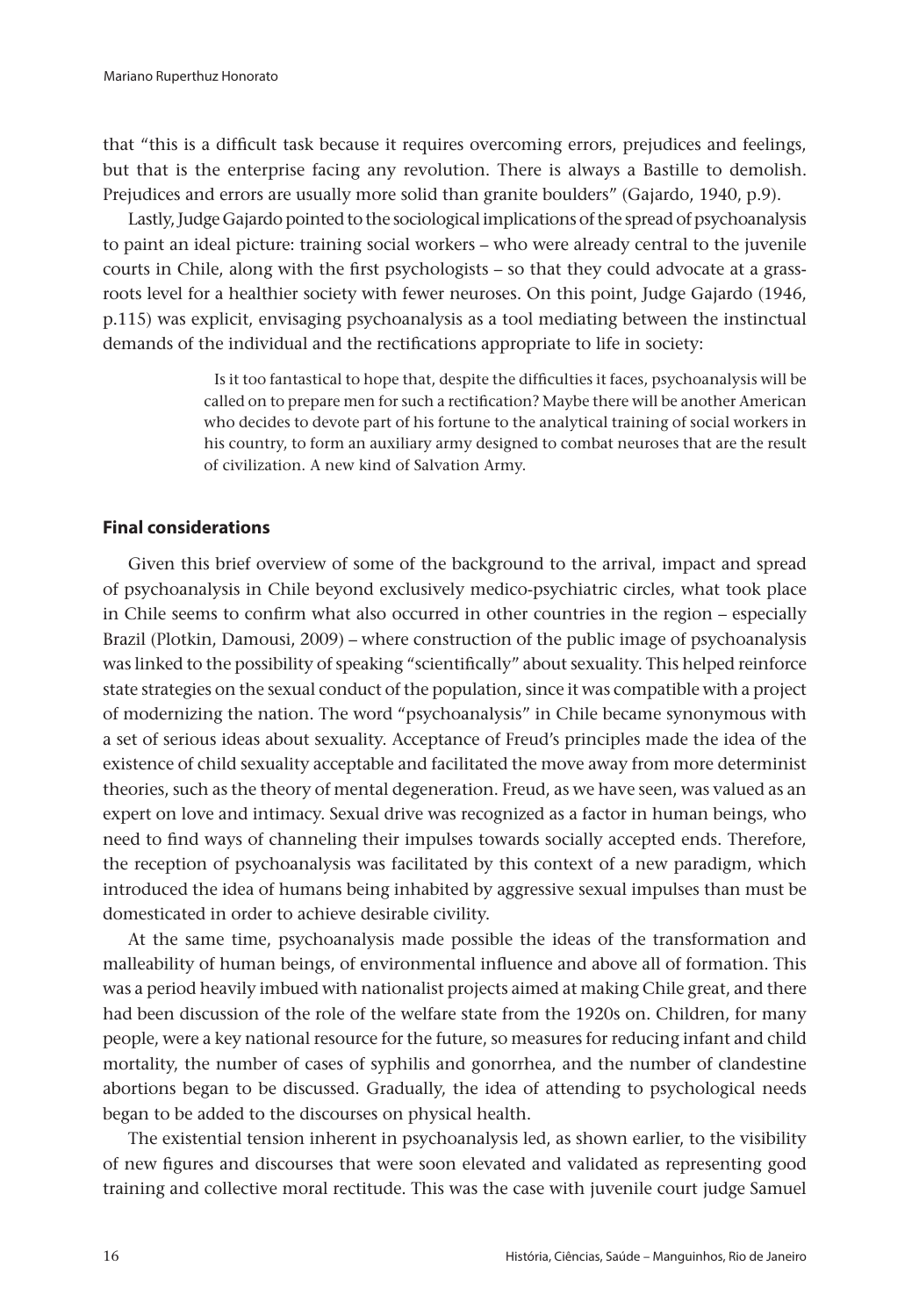Gajardo Contreras, who enjoyed social validation and respectability, and who institutionalized a mode of consumption and practice of psychoanalysis within Chile: the mass diffusion of Freud's theories directed at the working classes. Gajardo's social position and reputation greatly facilitated this process. His respectability and leadership on childhood issues was a significant help in getting wide coverage for all his work. The use of the psychoanalyst as a character in his novels shows the mass recognition of a new social figure, one who taught the public as a possible alternative for ailments of the "soul." Psychology, pedagogy and social medicine were permeated by Freudian ideas. Likewise, amateur proponents of psychoanalysis like Judge Samuel Gajardo Contreras made it possible for psychoanalysis to spread across various media: fantasy novels, talks and lectures and open classes on psychoanalysis aimed at the general public. This judge's respectability lasted for many years, and he was eventually named one of the most influential Chileans of his time.

At the same time, references to Freudianism became socially respectable enough – as Silvana Vetö (25 jun. 2013) puts it – to become the focus of actions by charlatans, impostors and bizarre claims. The cases of Doctor Robert J. Botkin, Donna de Ortúzar and the self-help classes "Control your brain" are a clear example. These cases help to demonstrate the wide range of possibilities, agents and audiences that emerged once "psy" knowledge came to be seen as a tool for managing subjectivity.

Psychoanalysis also accompanied the incipient process of modernization of the country and the transformations taking place in Chileans' lives. The establishment of a capitalist model of life reconfigured personal and social relations. The adoption of a pressured lifestyle brought with it a new temporal regime. The "high-speed lifestyle" began to affect both the dominant class and the working class. Emotional stress appeared, and it became necessary to come up with new therapeutic offerings. The Freudian-style self-help classes indicate that psychoanalysis became a sort of matrix of intelligibility for talking about spiritual pain. Freud was never openly cited in them, but the flyer was constructed in those terms. Psychoanalytic orientation, therefore, was a language for talking about personal and family conflicts. In this context, the idea of personal emotional development was introduced, and "sublimation" was the mechanism chosen for the task. If everyone had a potentially dangerous "id," then education was the principal mechanism for forging normal, well-adjusted citizens. This was the overlap of the "medicalization" and psychologization models for society in Chile (Ruperthuz, 2016).

In conclusion, it is worth carrying out an analysis that distinguishes between classes: travel, business affairs and the cinema, for example, were life experiences of the wealthiest class in Chilean society. On the other hand, delinquent children – as they were termed then – and their families needed to be educated, normalized and subjected to sublimation. Social workers, psychologists and professors were seen as "soldiers," in charge of containing the instincts of the "dangerous" masses and leading them towards normality and adaptation. There were two parallel circuits, the wealthy who were stressed by the "high-speed lifestyle" and the working class conquered by mass culture and transformed into the object of the modern temporal regime, the reign of linear time. Sublimation, therefore, was valued for its ability to transform potential dangers into acceptable products for society. Freud's theories probably contributed to liberating sexual morality by making it grounds for a discussion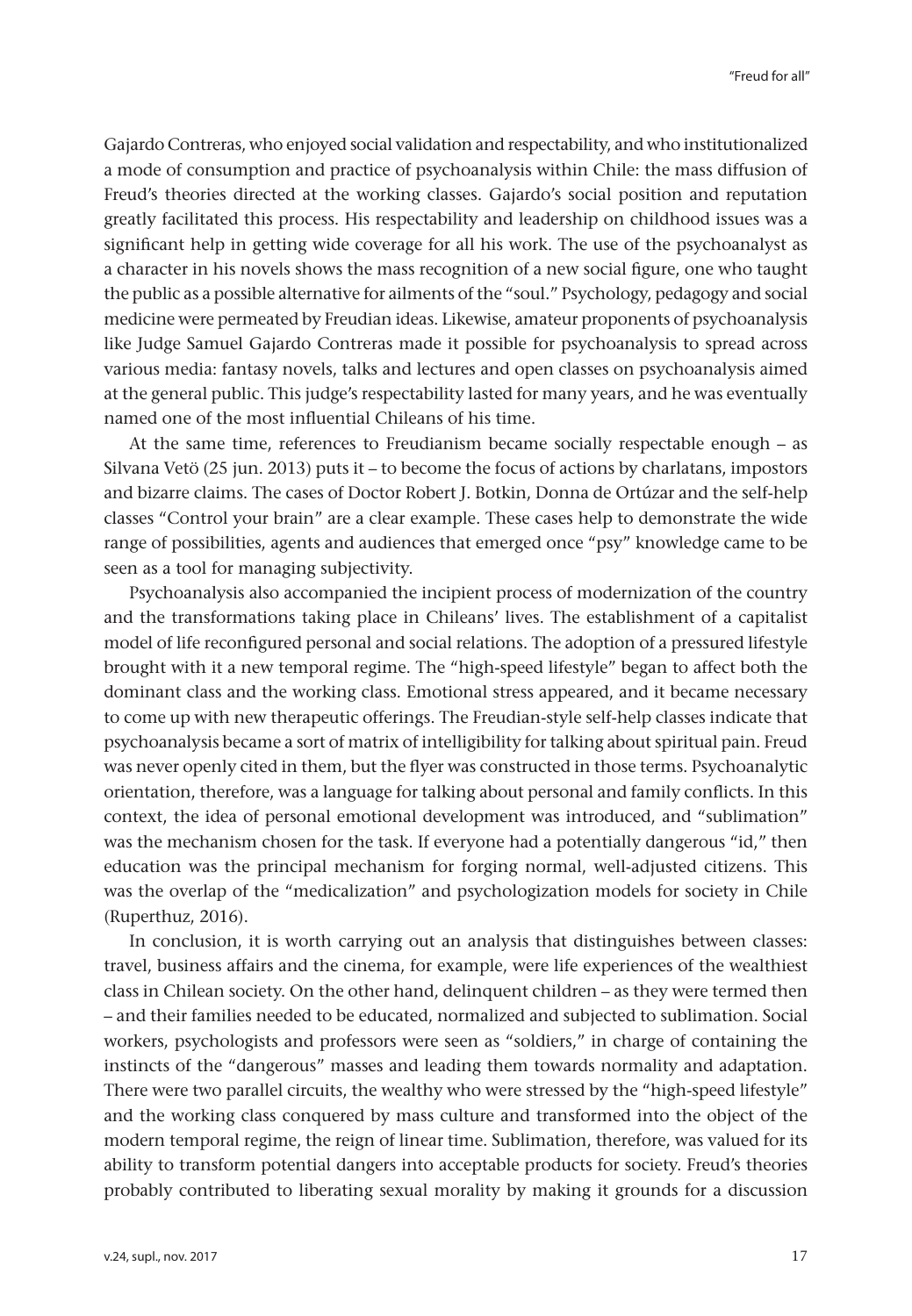in which governments of the era openly declared the need for people to receive sexual education. However, there remain questions for future research: were there readings that resisted this model for human beings and society? Were there groups that critiqued the psychoanalytic view of human beings? These questions are more than rhetorical, since, as I have argued in previous work, one has to be careful not to see psychoanalysis everywhere. One also has to integrate the adjustments to Freudianism made by many local agents in order to introduce it into conservative, proletariat environments. Such readings would help explain these discoveries, and point to other circuits of reception that remain unexplored.

# ACKNOWLEDGEMENTS

This study was part of project number 11150497, titled "Institutionalization of 'psy knowledges' and representations of the self in the early twentieth century in Chile (1900-1950): a sociocultural study," funded by the Chilean government's National Fund for Scientific and Technological Development (Fondo Nacional de Desarrollo Científico Tecnológico, Fondecyt). I am especially grateful to Judge Samuel Gajardo Contreras' grandchildren Leonora Gajardo and Samuel Gajardo Jr., for allowing me to use this material. Also to my research assistants Pasi Valdevenito and Gabriella García.

# **NOTE**

<sup>1</sup> So far, I have found no further references to this institution. There is only one book published under its imprint, from which I took the previous citation: Fundación…, 1950.

# **REFERENCES**

ALLENDE NAVARRO, Fernando. *El valor del psicoanálisis en la policlínica*: contribución a la psicología clínica. Santiago: Universitaria. 1925.

# ARRUÉ, Omar.

Orígenes e identidad del movimiento psicoanalítico chileno. In: Casaula, Eleonora; Coloma, Jaime; Jordán, Juan Francisco (Ed.). *Cuarenta años de psicoanálisis en Chile*: biografía de una sociedad científica. Santiago: Ananké. p.23-51. 1991.

CASAULA, Eleonora; COLOMA, Jaime; JORDÁN, Juan Francisco.

*Cuarenta años de psicoanálisis en Chile*: biografía de una sociedad científica. Santiago: Ananké. 1991.

CID, Gabriel; SAN FRANCISCO, Alejandro. *Nacionalismos e identidad nacional*. v.1: Siglo XX. Santiago: Centro de Estudios Bicentenario. 2010.

# ¡CONTROLE…

¡Controle *su cerebro!.* Santiago: Centro de Estudios Psicológicos Modernos. 1946.

# CUALQUIER…

Cualquier chileno puede ser psicoanalista. Archivo personal de Samuel Gajardo. Santiago. [Recorte de diario]. s.d.

DAGFAL, Alejandro. *Entre París y Buenos Aires*: la invención del psicólogo, 1942-1966. Buenos Aires: Paidós. 2009.

# DAVANZO, Hernán.

Orígenes del psicoanálisis en Chile: coloquio con Arturo Prat E. y Ramón Ganzaraín. *Revista Chilena de Psicoanálisis*, v.10, n.2, p.58-65. 1993.

# DE CASTRO, Rodrigo.

*Tiempos de reforma*: el diario de Eliodoro Yáñez y la instauración del Estado de bienestar. Santiago: Radio Universidad de Chile. 2015.

## DRUET, Anne-Cécile. La introducción del psicoanálisis en la novela española a través de su representación. *Asclepio*, v.65, n.2, p.1-11. 2013.

EDITORIAL ERCILLA. Contratapa. In: Hesnard, Angelo. *El individuo y el sexo*. Santiago: Ercilla. 1937.

EDITORIAL ERCILLA. Contratapa. In: Freud, Sigmund. *Análisis profano*. Santiago: Ercilla. 1936.

EDITORIAL ZIG-ZAG. Contratapa. In: Gajardo, Samuel. *Cuando los niños no cantan*. Santiago: Zig-Zag. 1949.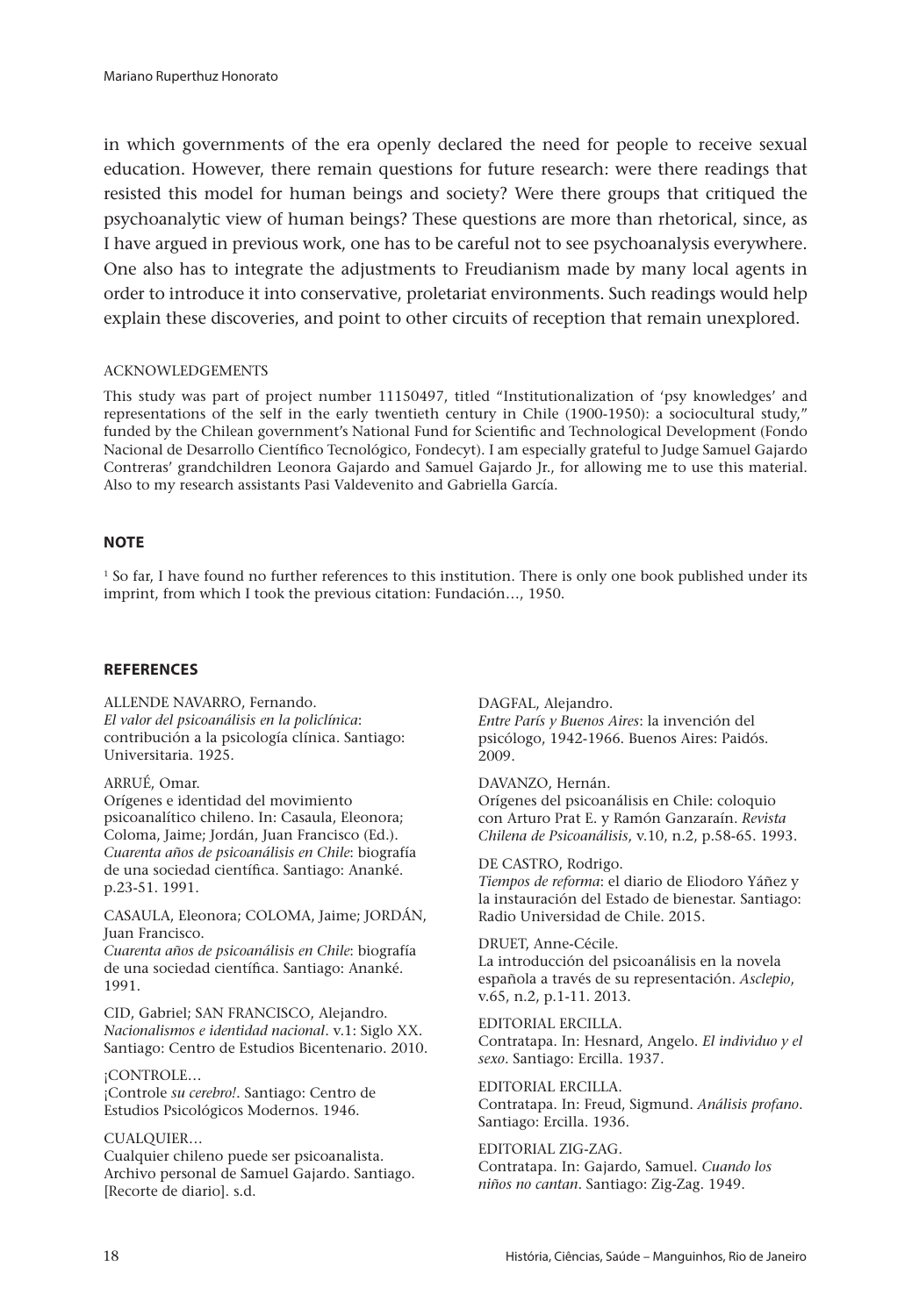EDWARS BELLO, Joaquín. *Crónicas reunidas*. v.5: 1936-1937. Santiago: Universidad Diego Portales. 2014.

FREUD, Sigmund. *Análisis profano*. Santiago: Ercilla. 1936.

FREUD, Sigmund. Una vivencia religiosa. In: Freud, Sigmund. *Obras completas*. t.21. Buenos Aires: Amorrortu. p.163- 170. 1928.

FREUD, Sigmund.

Historia del movimiento psicoanalítico. In: Freud, Sigmund. *Obras completas*. t.2. Trad. López Ballesteros. Madrid: Biblioteca Nueva. 1914.

FREUD, Sigmund; JONES, Ernest. *The complete correspondence of Sigmund Freud and Ernest Jones, 1908-1939*. London: Hardvard University Press. 1993.

#### FUNDACIÓN…

Fundación Freud y Shenstone. *El arte del paisaje*: necesidad apremiante del ser humano actual. Santiago: Casa Nacional del Niño. 1950.

GAJARDO, Samuel. *Memorias de un juez.* Santiago: Imprenta Central de Talleres. 1957.

GAJARDO, Samuel. *Cuando los niños no cantan*. Santiago: Zig-Zag. 1949.

GAJARDO, Samuel. *Divulgación del psicoanálisis*: doctrina de Freud y críticas de Jung y Adler: exposición, comentarios, crítica. [s.l.]: [s.n.]. 1946.

#### GAJARDO, Samuel.

*La educación sexual del niño y del adolescente*. Santiago: Biblioteca Popular. 1940.

## GAJARDO, Samuel.

*Ignorancia trágica o el problema de las enfermedades venéreas.* Santiago: Nascimento. 1937b.

GAJARDO, Samuel. *Desarmonía sexual*. Santiago: Universo. 1937a.

GLICK, Thomas. Precursores del psicoanálisis en la América Latina. *Episteme*, n.8, p.139-150. jan.-jun. 1999.

GOMBEROFF, Mario. Apuntes acerca de la historia del psicoanálisis en Chile. *Revista de Psiquiatría*, v.7, n.1, p.379-387. 1990.

GÓMEZ-CORREA, Enrique. *Sociología de la locura.* Santiago: Aire Libre. 1942.

HESNARD, Angelo. *El individuo y el sexo*. Santiago: Ercilla. 1937. ILLOUZ, Eva.

*La salvación del alma moderna*: terapia, emociones y la cultura de la autoayuda. Buenos Aires: Katz. 2010.

JENSEN, Uffa.

*Zuviel der Liebe*: die Weltgeschichte der Psychoanalyse in Berlin, London und Kalkutta, 1910-1940. Habilitationsschrift (Geschichte der Psychoanalyse) – Freie Universität Berlin, Berlin. 2016.

KURZWEIL, Edith. *The Freudians*: a comparative perspective. New Heaven: Yale University Press. 1989.

MARTÍN, Antonio. *Sociología de la cultura*: una breve introducción. Madrid: Universitas. 2011.

NÚÑEZ, Carlos. Fernando Allende Navarro, 1890-1981. *Revista Chilena de Psicoanálisis*, v.3, n.1-2, p.4-7. 1981.

PLOTKIN, Mariano Ben. *Freud en las pampas.* Buenos Aires: Sudamericana. 2003.

PLOTKIN, Mariano; DAMOUSI, Joy (Ed.). *Transnational unconscious*: essays in the history of psychoanalysis and transnationalism. Londres: Palgrave Macmillan. 2009.

ROSE, Nikolas. *Inventing ourselves*. Cambridge: Cambridge University Press. 1996.

ROUDINESCO, Elizabeth. *Sigmund Freud*: en su tiempo y en el nuestro. Buenos Aires: Debate. 2015.

RUPERTHUZ, Mariano. *Freud y los chilenos*: un viaje transnacional, 1910- 1949. Santiago: Pólvora. 2016.

RUPERTHUZ, Mariano.

El "retorno de lo reprimido": el papel de la sexualidad en la recepción del psicoanálisis en el círculo médico chileno, 1910-1940. *História, Ciências, Saúde – Manguinhos*, v.20, n.2, p.653- 673. 2015.

RUPERTHUZ, Mariano. Psicoanálisis, transnacionalismo y multiplicidad cultural. *Summa Psicológica*, v.11, n.1, p.5-6. 2014a.

RUPERTHUZ, Mariano.

¡Salvemos a Freud!: Juan Marín, Pablo Neruda, la alianza de intelectuales y las vicisitudes de un intento de asilo político al creador del psicoanálisis en Chile (1938). *Nuevo Mundo Mundos Nuevos*. Disponible en: https:// nuevomundo.revues.org/67241. 2014b*.*